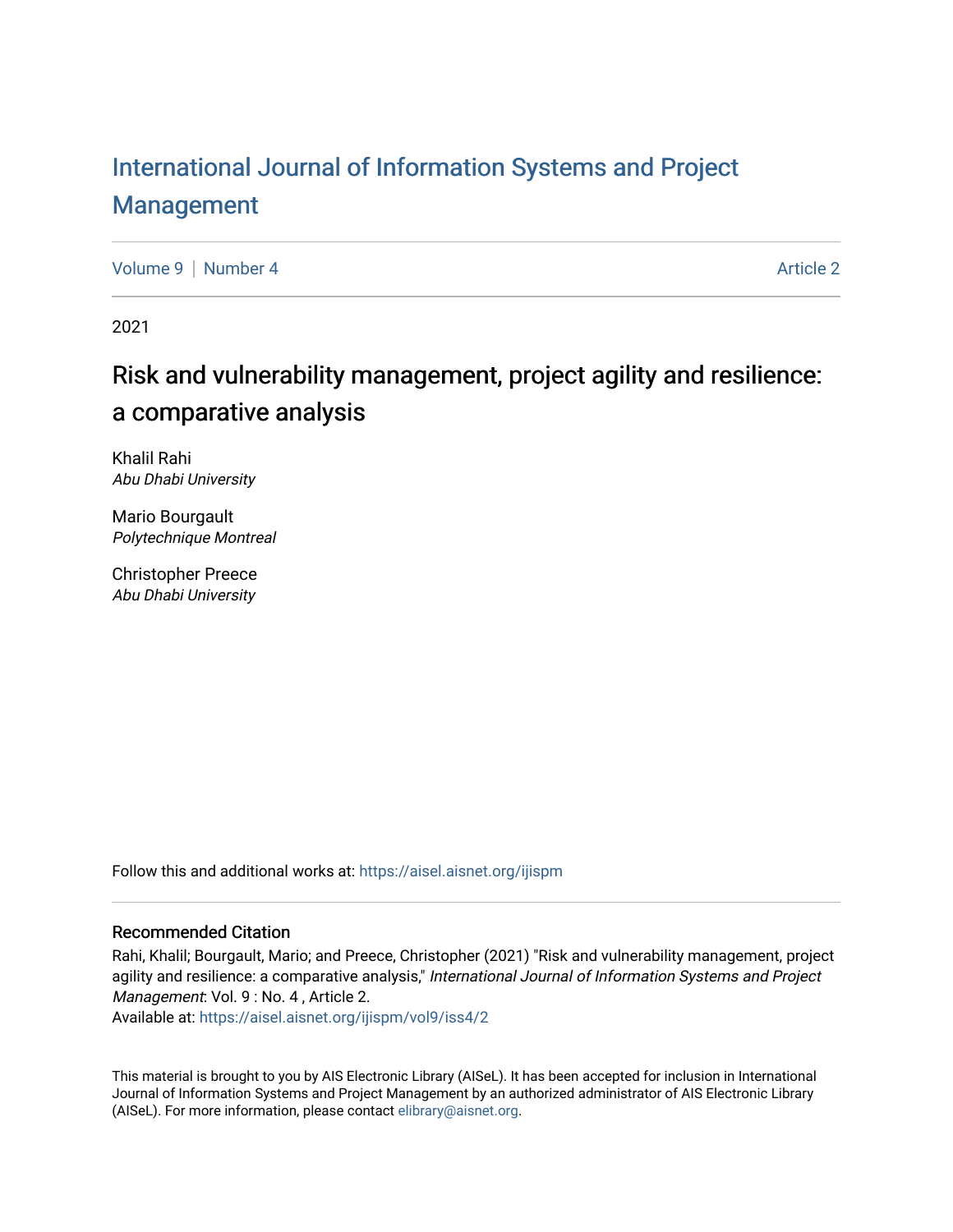

International Journal of Information Systems and Project Management ISSN (print):2182-7796, ISSN (online):2182-7788, ISSN ( cd-rom):2182-780X

*Available online a[t www.sciencesphere.org/ijispm](http://www.sciencesphere.org/ijispm)*

# Risk and vulnerability management, project agility and resilience: a comparative analysis

## **Khalil Rahi**

College of Engineering, Abu Dhabi University Zayed City - Abu Dhabi, United Arab Emirates khalil.rahi@adu.ac.ae

## **Mario Bourgault**

Department of Mathematics and Industrial Engineering, Polytechnique Montreal 2500 Chemin de Polytechnique, Montréal, QC H3T 1J4, Canada mario.bourgault@polymtl.ca

## **Christopher Preece**

College of Engineering, Abu Dhabi University Zayed City - Abu Dhabi, United Arab Emirates christopher.preece@adu.ac.ae

#### **Abstract:**

The main objective of this paper is to present a critical analysis of the project management literature on four concepts; risk management, vulnerability management, project agility and project resilience. The goal is to understand the strengths and weaknesses of these concepts to deal with disruptive events through the development of a conceptual framework that captures their differences and convergences. Therefore, a review of recent literature from international journals, specialized mainly in project risk management, vulnerability management, project agility, and project resilience has been conducted. A systematic literature review is adopted to compare the four key concepts of this study and to draw conclusions. A case from the information technology field is used to better illustrate the comparison. Results from this study show that risk management and vulnerability management are proactive concepts focusing on the management of known events or actions. Alternatively, project agility is a reactive concept that aims to adapt to changes, but not necessarily disruptive events. Project resilience is a mix concept – proactive and reactive – focusing on recovering from known and unknown disruptive events. In addition, this comparative analysis and the conceptual framework developed can be used to exploit future areas of research and exhibit new opportunities where project management best practices can be improved to deal with disruptive events.

#### **Keywords:**

risk management; vulnerability management; project agility; project resilience; critical analysis.

**DOI:** 10.12821/ijispm090401

**Manuscript received:** 8 April 2021 **Manuscript accepted:** 12 October 2021

Copyright © 2021, SciKA. General permission to republish in print or electronic forms, but not for profit, all or part of this material is granted, provided that the International Journal of Information Systems and Project Management copyright notice is given and that reference made to the publication, to its date of issue, and to<br>the fact that reprinting privileges were granted by per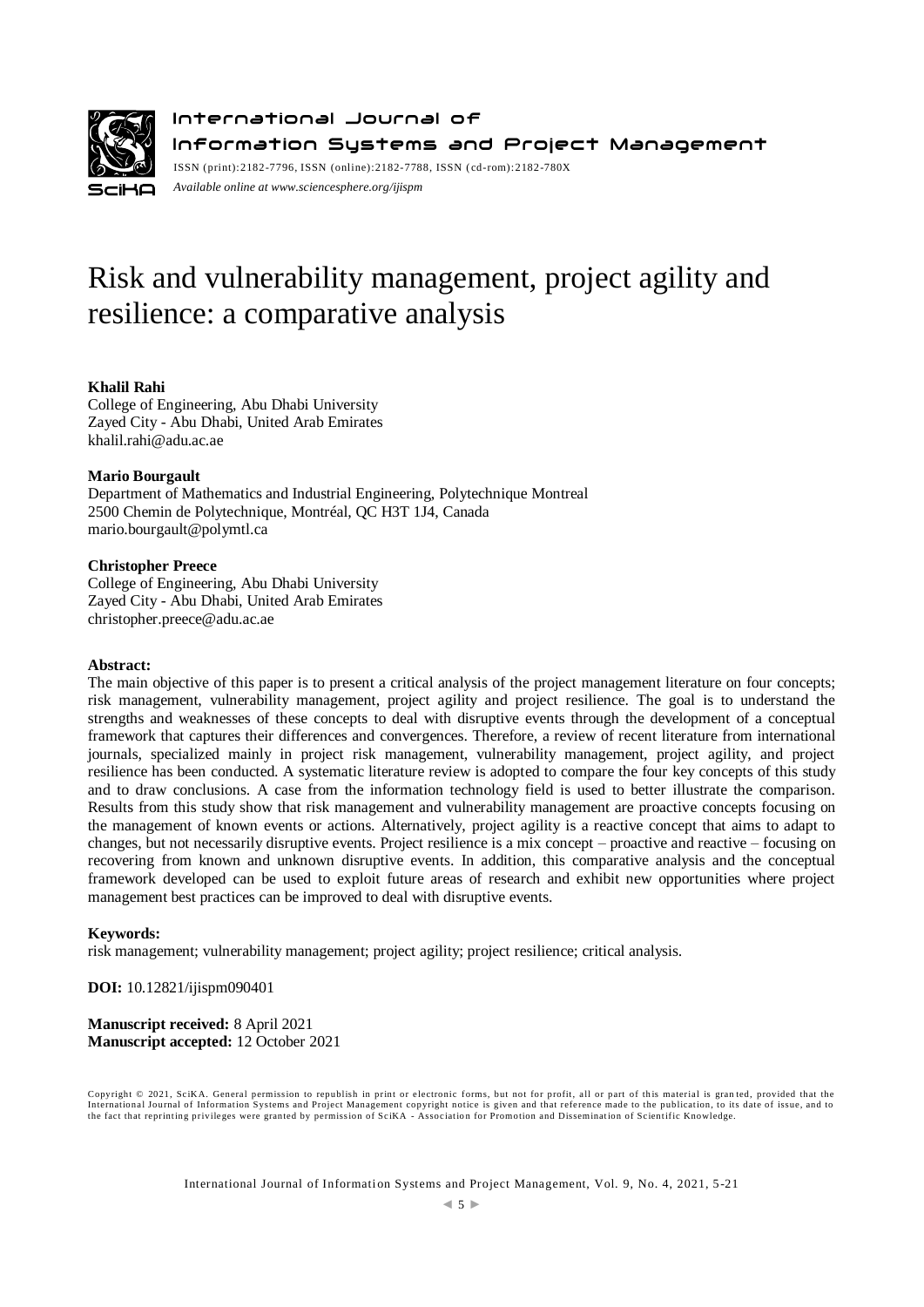Risk and vulnerability management, project agility and resilience: a comparative analysis

#### **1. Introduction**

Projects are temporary organizations in which human and non-human resources are utilized to achieve specific goals [1]–[3]. Their management always represents a challenge "*since it interacts with time pressures and uncertainty of the results due to the fact that the project completion is something new or/and revolutionary, involves transient teams, and has risks*" [4, p. 29]. It is a challenge because projects are on a regular basis confronted to disruptive events that, on occurrence, can cause severe deviations from the project main objectives [5], [6]. Therefore, it becomes a necessity, in project management, to deal effectively with these events through the development of new methods, tools and best practices [7]. In fact, as mentioned by Thamhain [8], project leaders must go beyond the mechanisms of examining the task and its contractual components of the "triple constraint," such as cost, schedules, and deliverables, to investigate and understand the sources of uncertainty before attempting to control them [8].

In this paper four topics are discussed that aim to deal with disruptive events during the project life-cycle. These events can lead the project to deviate from its main objectives (e.g., become delayed, run over budget, produce low quality, incomplete the scope, incur client dissatisfaction, etc.) [5]. The first topic is risk management that intends to manage possible future disruptive events through their identification, analysis, and mitigation during the project life-cycle [8], [9]. The second topic is vulnerability management that addresses the management of the project's characteristic that makes it susceptible to disruptive events [10], [11]. The third topic is project agility that is related to the capacity of the project team to quickly modify the project plans when faced with changes (i.e. disruptive events) [12]. Finally, the fourth concept is project resilience that correlate with the project's ability to be aware of and adapt when faced with disruptive events [6]. Therefore, the main subject that relates these four concepts is the management of disruptive events. Thus, analyzing these four concepts will allow the understanding of their strengths and weaknesses, and instigate the development of novel processes, tools and best practices to efficiently and effectively manage disruptive events during the project life-cycle.

The scope of this literature review was limited to scientific journals that covers risk management, vulnerability management and project agility in the project management field specifically. However, white papers and other popular media are considered when reviewing the concept of project resilience due to the novelty of the project resilience concept and the lack of scientific literature on this concept [7], [13]. It is also to mention that this review is mainly achieved through analysis of recent literature on these four concepts. Mainly because the main objective is to find new areas of opportunities for advanced development of new methods, tools and best practices.

That being said, this paper is organized in three distinct sections. In the first section, the methodology of the systematic literature review is explained. In the second section, the four main concepts of this study are explored independently to better understand their strengths and weaknesses. In the third section, a critical analysis of the literature on these four concepts is conducted to explore scientific areas of opportunities. This analysis is supported through a case of the implementation of Information Technology (IT) projects to better illustrate the main ideas. In addition, a conceptual framework linking these four concepts is also proposed to open the door for future research on new tools, methods and best practices to effectively and efficiently deal with disruptive events during the projects' life-cycles.

## **2. Methodology**

This paper aims to develop a clear understanding of the strengths and weaknesses of four concepts that aim to deal with disruptive events. After a thorough analysis of the literature on these concepts, a conceptual framework is developed through the theory building approach to develop relationships and draw academic conclusions for future research [14], [15].

In addition, a case from the information technology field is used to better illustrate the relationships between these concepts. This aims to provide a real-world context in which the management of disruptive events occurs [16].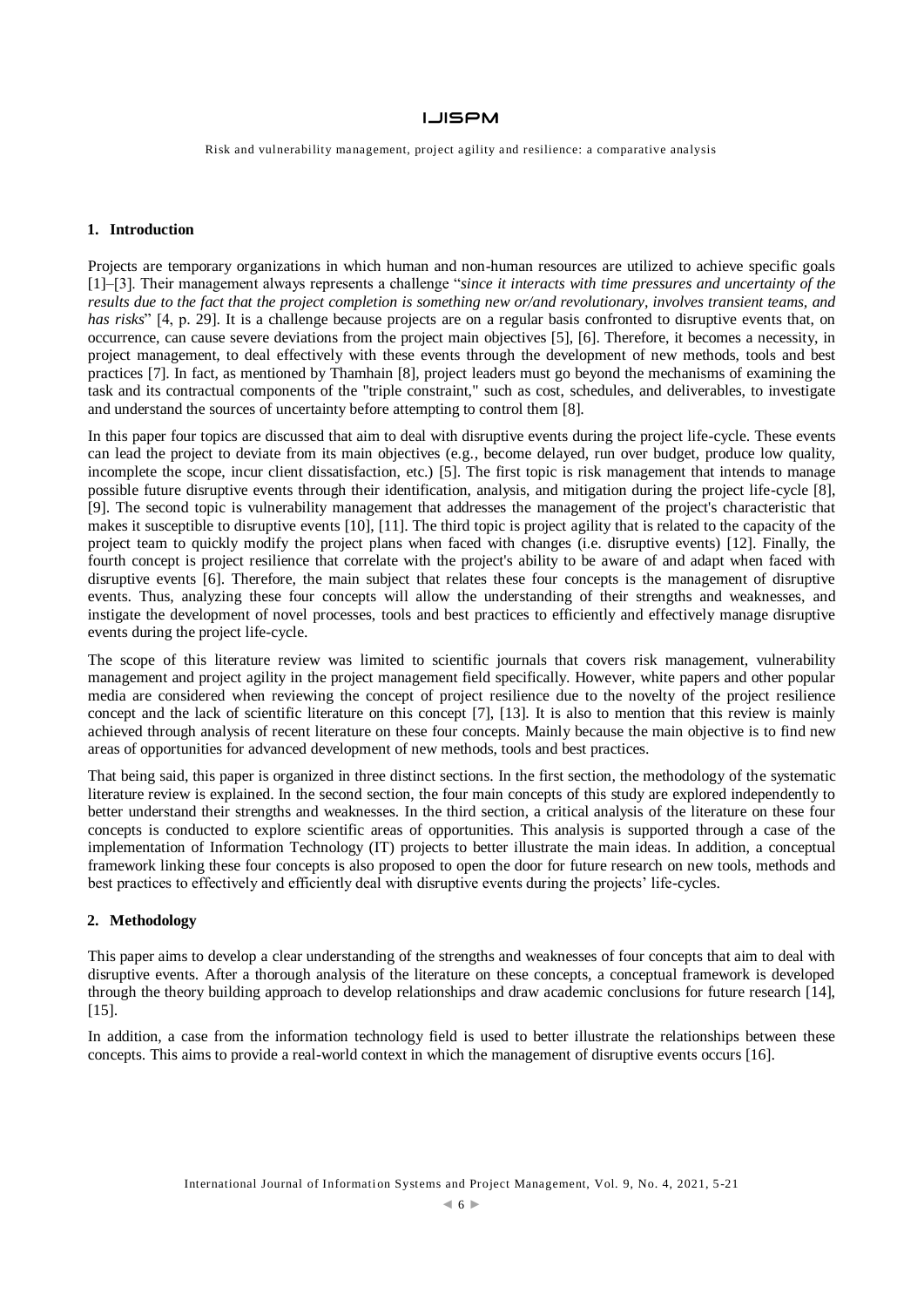Risk and vulnerability management, project agility and resilience: a comparative analysis

The proposition of conceptual frameworks to compare between concepts follows the same process that has been used by many authors (e.g., the works of [17]–[19]). As discussed by Burnard and Bhamra [20], "*conceptual frameworks aid in not only providing construct validity, but also provide an outline for future research activities*" [20, p. 5585].

The literature review aims to identify key elements of risk management, agility, vulnerability and resilience directly related to the field of project management. Therefore, a search of the literature in databases that deal specifically with research in management and science of organizations was conducted. Databases included Google Scholar, Web of Science, ProQuest, etc. The following keywords were used to complete the search: "concept", "resilience\*", "agil\*", "risk management", "project management", "vulnerability\*". The main objective was to choose scientific documents (journal articles, thesis and dissertations), in the English language, that link two or more concepts (risk management, vulnerability, agility, resilience) to the project management field.

It is worth to mention that some concepts are widely used in the project management literature without referencing to their respective concept. These were excluded from this study. For instance, the word "agile" or "agility" is commonly used in project management, mainly in the IT sector. However, the literature on the concept of "agility", as a scientific progression, is not well defined and developed. Our goal was to identify the concepts not the words, such as "agile", "vulnerable", "risky", that are deployed in their general context.

So, a total of 18742 scientific documents were found in the first step of the literature search. After an examination of titles and abstracts, 18503 articles were eliminated because they did not focus on the main objective of the study. Eleven more articles were eliminated because they were duplicates. A review of the full-text formats of the remaining 228 publications resulted in the exclusion of another 192 scientific documents. Finally, a total of 36 studies were considered in the review (**Table 1**). The screening process for publications obtained from searches is depicted in **Figure 1**.



Fig. 1 – Screening process of scientific documents

Table 1: final list of scientific documents chosen for this review

| <b>Authors of Article/Thesis</b> | Risk management | <b>Resilience</b> | Agility | <b>Vulnerability</b> | Field or research/Type of projects |
|----------------------------------|-----------------|-------------------|---------|----------------------|------------------------------------|
| (Huchzermeier & Loch, 2001)      |                 |                   |         |                      | Research and development           |
| (Ward & Chapman, 2003)           |                 |                   |         |                      | General perspective                |
| (Kutsch & Hall, 2005)            |                 |                   |         |                      | Information technology             |
| (Coram & Bohner, 2005)           |                 |                   |         |                      | Information technology             |
| (Taylor, 2006)                   |                 |                   |         |                      | Information technology             |
| (Ahmed et al., 2007)             |                 |                   |         |                      | Product development                |

International Journal of Information Systems and Project Management, Vol. 9, No. 4, 2021, 5-21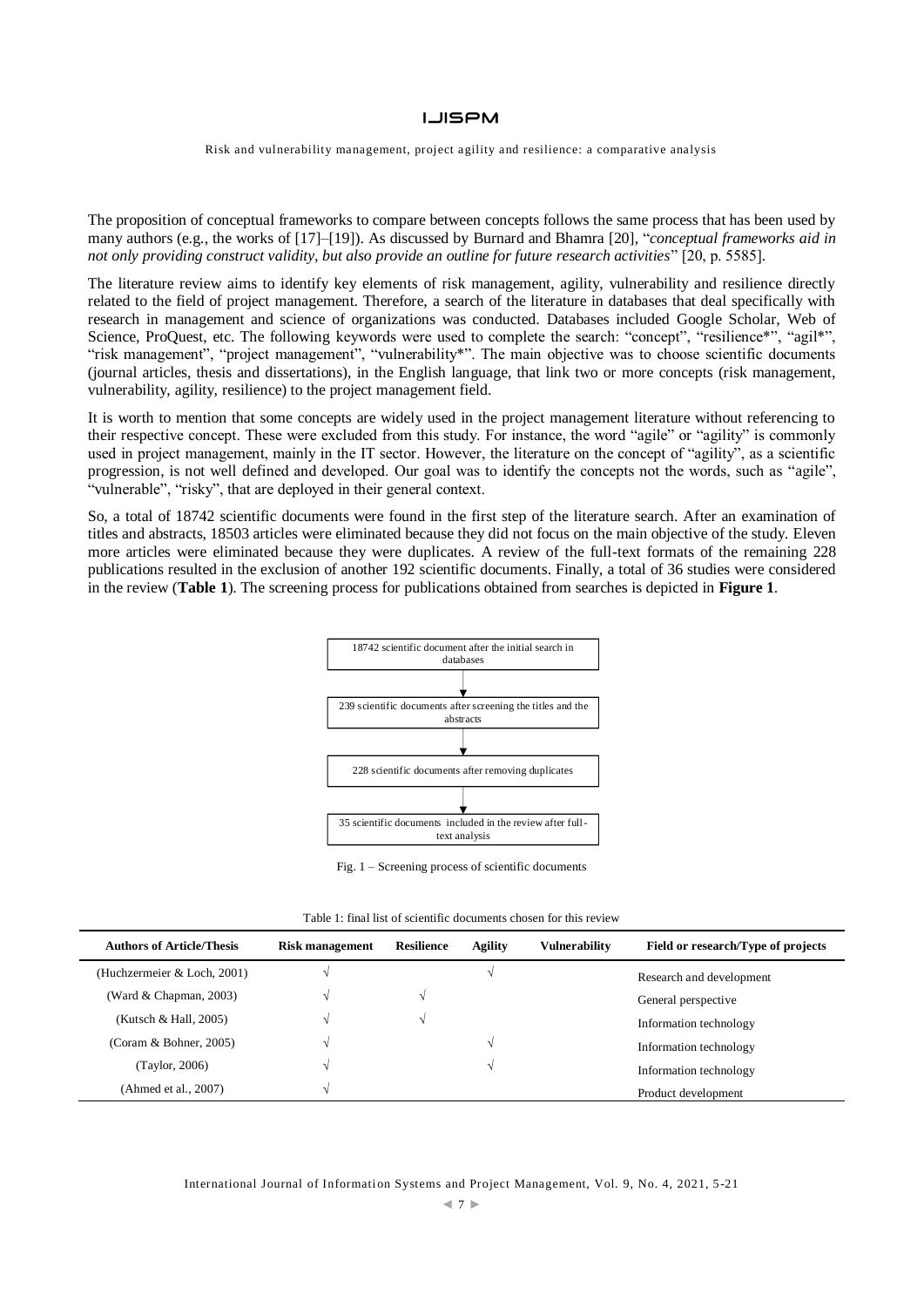Risk and vulnerability management, project agility and resilience: a comparative analysis

| <b>Authors of Article/Thesis</b> | <b>Risk management</b> | <b>Resilience</b> | <b>Agility</b> | <b>Vulnerability</b> | Field or research/Type of projects    |
|----------------------------------|------------------------|-------------------|----------------|----------------------|---------------------------------------|
| (Zhang, 2007)                    | $\sqrt{}$              |                   |                | $\sqrt{}$            | General perspective                   |
| (Nelson et al., 2008)            | $\sqrt{}$              |                   | $\sqrt{}$      |                      | Information technology                |
| (Sanchez et al., 2009)           |                        |                   |                | $\sqrt{}$            | General perspective                   |
| (Lee & Yong, 2010)               |                        |                   |                |                      | Information technology                |
| (Geambasu, 2011)                 |                        | $\sqrt{}$         |                |                      | Construction                          |
| (Zhang, 2011)                    |                        |                   |                | $\sqrt{}$            | General perspective                   |
| (Vidal & Marle, 2012)            |                        |                   |                | N                    | General perspective                   |
| (Besner & Hobbs, 2012)           |                        |                   |                |                      | General perspective                   |
| (Besner & Hobbs, 2012b)          |                        |                   |                |                      | General perspective                   |
| (Schroeder & Hatton, 2012)       |                        | $\sqrt{}$         |                |                      | Research and development              |
| (Thamhain, 2013)                 |                        |                   |                |                      | Product development                   |
| (Tomanek & Juricek, 2015)        | V                      |                   | $\sqrt{}$      |                      | Information technology                |
| (Baweja & Venugopalan, 2015)     |                        |                   |                |                      | General perspective                   |
| (Turner & Kutsch, 2015)          | V                      |                   |                |                      | General perspective                   |
| (Thomé et al., 2016)             |                        |                   | N              |                      | General perspective                   |
| (Conforto et al., 2016)          |                        |                   |                |                      | General perspective                   |
| (Lehnen et al., 2016)            |                        |                   |                |                      | Product development                   |
| (Zhu, 2016)                      |                        |                   |                | N                    | Construction                          |
| (Blay, 2017)                     | V                      | $\sqrt{}$         |                | V                    | Construction                          |
| (Aleksic et al., 2017)           |                        |                   |                | N                    | General perspective                   |
| (Hobbs & Petit, 2017)            |                        |                   |                |                      | Large projects in large organizations |
| (Mochizuki et al., 2018)         |                        |                   |                |                      | General perspective                   |
| (Rahi, 2019)                     |                        |                   |                |                      | General perspective                   |
| (Rahi et al., 2019)              |                        |                   |                |                      | Information technology                |
| (Wang, 2019)                     |                        |                   |                | $\sqrt{}$            | General perspective                   |
| (Naderpajouh et al., 2020)       |                        | $\sqrt{}$         |                |                      | General perspective                   |
| (Tam et al., 2020)               |                        |                   | V              |                      | Information technology                |
| (Bianchi et al., 2020)           |                        |                   |                |                      | Information technology                |
| (Varajão et al., 2021)           |                        | $\sqrt{}$         |                |                      | Information systems                   |
| (Varajão & Amaral, 2021)         | $\sqrt{}$              |                   |                |                      | Information systems                   |

## **3. Risk Management**

Risks are possible future events that may or may not occur (they have a certain probability). If they do occur, they will have negative (threats, adverse effects) or positive (opportunities) consequences for a project's endeavors [21]–[23]. Therefore, from a project management perspective, the main objective of risk management is to diminish the gravity of possible negative disruptive events in order to achieve the project objectives [21], [24].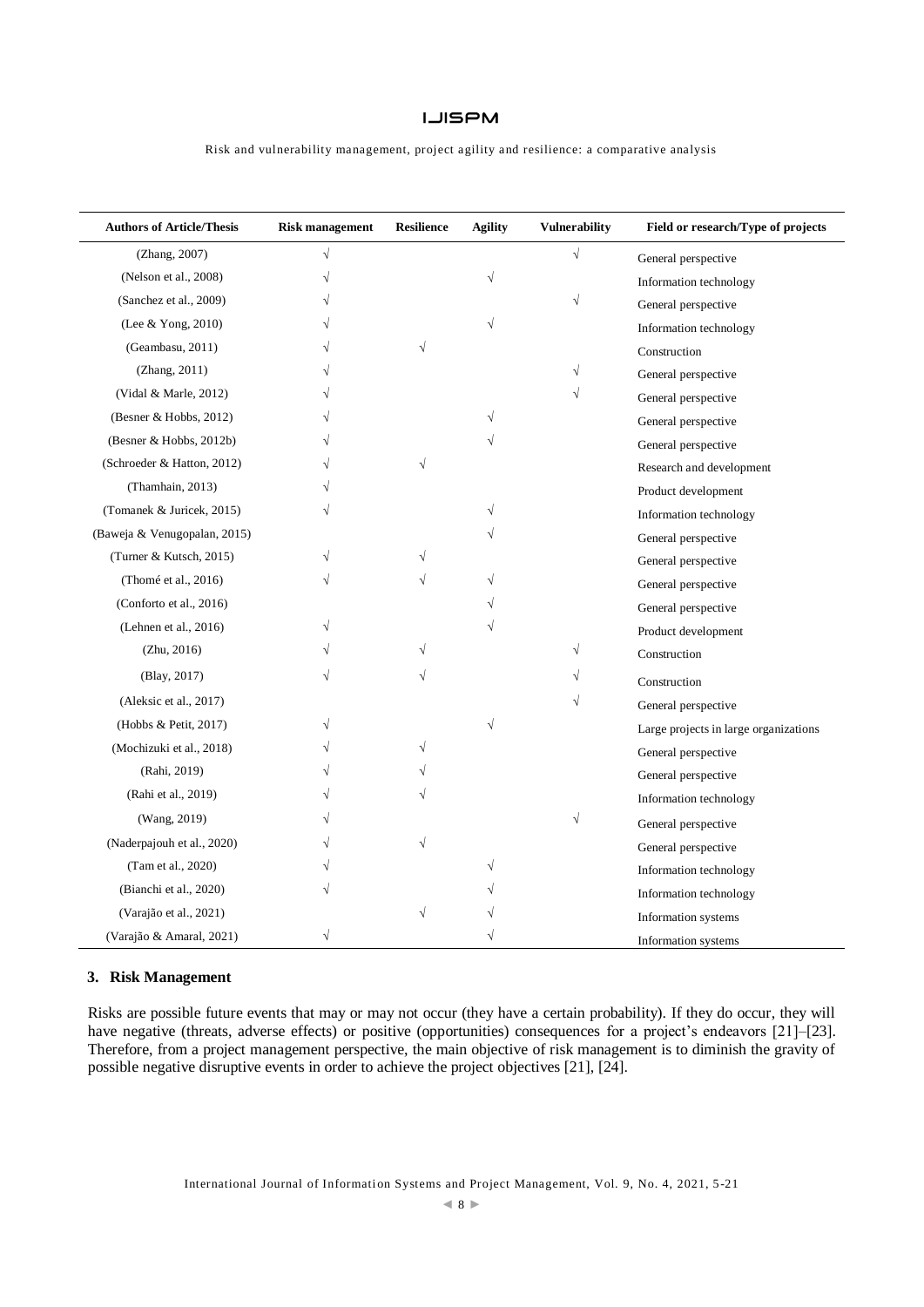Risk and vulnerability management, project agility and resilience: a comparative analysis

The management of these disruptive events can be classified into two categories. The first category perceives the project as a system with clear and precise objectives, free from stakeholders' perceptions. Consequently, systematic and rational risk management processes and methods are adopted to deal with the logical and objective consequences of risks (e.g., the works of Baccarini [25]; Huchzermeier and Loch [26]; Williams and Thompson [27], etc.). The second category considers the management of these disruptive events to depend on individual perception. In other words, different individuals can have different perceptions on how to manage them. These ways are often based on the individual's personal experience, skills and expertise, along with psychological and organizational factors [11], [23]. One of the most important methods of dealing with these disruptive events is the method proposed by Ward and Chapman [23], who focus on managing uncertainty because managing perceived dangers, opportunities, and their consequences is not the only aspect of uncertainty management. It is about understanding and controlling all of the various sources of uncertainty that influence and affect perceptions of dangers and opportunities [23].

Additionally, challenges with the management of disruptive events from a risk management perspective is that individuals identify risks based on their perceptions and put in place policies to manage these risks. Moreover, different people with different emotional and moral reactions may identify different disruptive events and put in place different strategies to manage them. Therefore, the interaction between events, circumstances, and individual reactions contribute to the identification and analysis of risks [28]. This perspective is also discussed by Kutsch and Hall [29], who find that project stakeholders do not identify risks rationally because they intentionally or unintentionally tend to ignore, deny or avoid risks. These acts (ignoring, denying, avoiding) are associated with environmental conditions that affect stakeholders' judgment of risks, the effectiveness of risk mitigation plans, and their impact on the project's objectives [29].

From this perspective, the consequences of possible future disruptive events are extended to include secondary impacts such as shame, fairness, justice, etc. These secondary effects might be thought of as subjective overlays placed by persons who are confronted with external phenomena [28]. Therefore, the analysis of this type of risk aims to understand the discernment and cultural identity of risks by reinforcing the strength of economic, social, and technological systems [30].

There are a variety of strategies, processes, methodologies, and approaches for assessing and managing project risks, however it is unclear if they are effective or necessary for project management success [31]–[33]. De Bakker et al. [32], for example, attempted to explore the relationship between risk management and the success of IT initiatives. They concluded that neither the evaluation technique nor the management strategy, regardless of the setting in which the project is conducted, has led to conclusive evidence about the relationship between risk management and IT project success. In reality, they concluded that empirical data is primarily anecdotal and focused on how risk management is intended to operate rather than how it is really employed in project practice [32]. Furthermore, there have been instances when project managers did not use risk management strategies yet the project still succeeded, whereas other managers used risk management methods but their projects failed [32], [34]. In other words, while projects continue to fail in some cases, it is unclear whether the problem stems from ineffective risk management procedures or from project managers' ineffective application of risk management practices [34]. Researchers have also discovered that most project managers do not follow risk management practices as thoroughly as project management organizations and risk management standards recommend [31], [32]. This was also observed by Taylor [35], who indicated that project managers do not analyze future possible disruptive events by applying the traditional methods. They use three main strategies to deal with risks: control and monitoring, negotiation, and research. He argues that this tendency can be perceived from two points of view: *"(a) the extent to which IT project managers do not adhere to formal risk management prescriptions, and (b) the inability of the formal prescriptions to provide practical guidance in the situations faced by project managers*" [35, p. 61].

Besner and Hobbs [36] empirically identify a toolset for risk management composed of five tools to deal with disruptive events; risk management documents, positioning of risks, contingency plans, ownership of risk, and visualization of risk information. They noticed that the level of use of these tools is close to average which can be elucidated by the series of risk management actions. For instance, prior to rating risks and arranging contingencies, risk identification and documentation are required*.* In addition, they noticed a tendency to use less arduously complex tasks such as assigning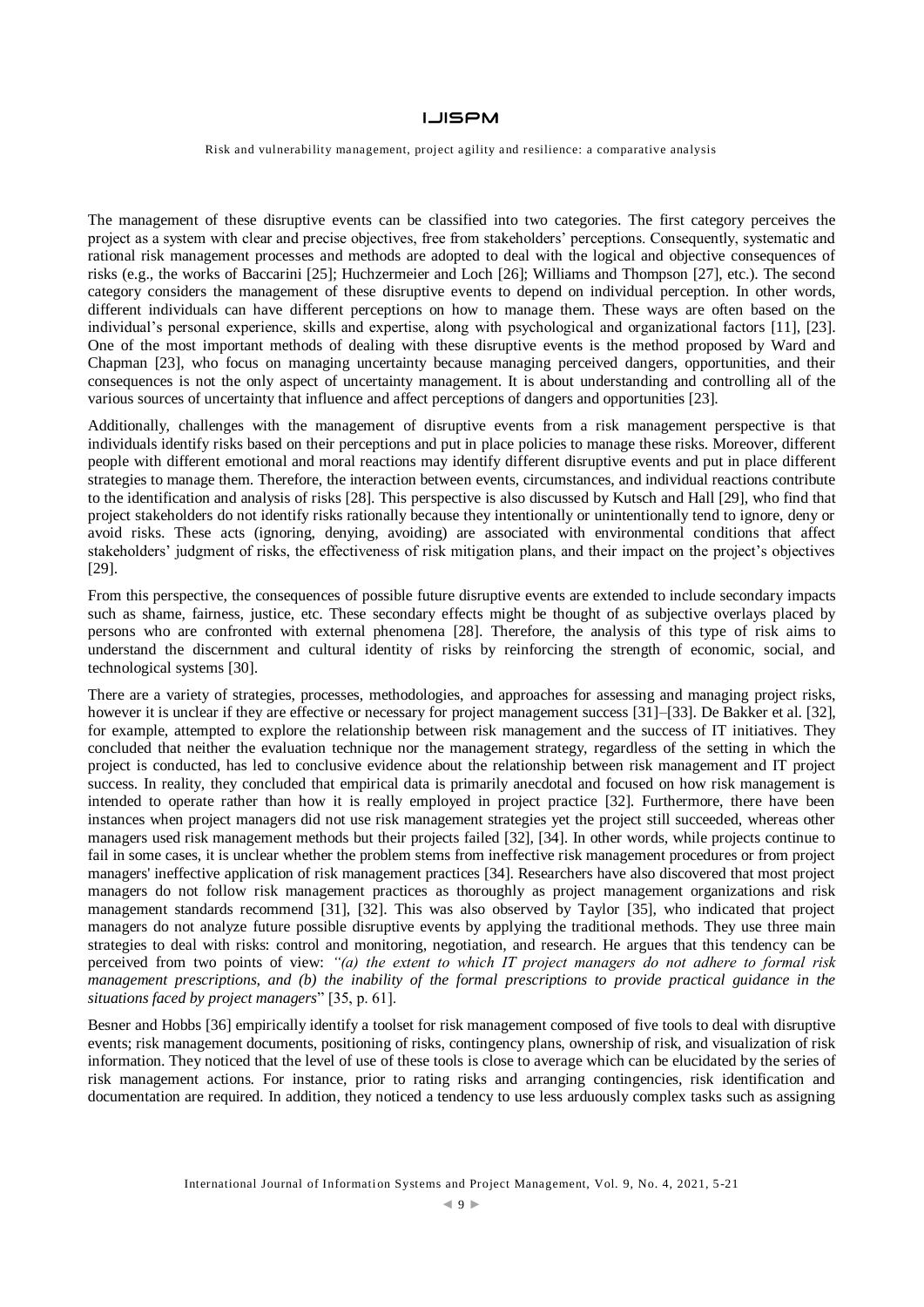Risk and vulnerability management, project agility and resilience: a comparative analysis

owners to specific risks, and graphically presenting risk information [36]. These tools are used to better address specific organizational contexts and management problems. For instance, contexts such as large projects, important novelty, significant amount of resources, and high level of uncertainty, require a detailed risk management process. In addition, these risk management tools are needed in all the stages of the project life-cycle, more especially at the beginning of the project, to mainly address high levels of uncertainty. Besides, risk management tools are used in specific contexts (e.g., pharmaceutical industry), because they are simply an important requirement to approve the project plan.

In addition, these authors highlighted that the relationship between the management of risks and project success still not clear. Many risk professionals emphasized that despite the great visibility and positive view of risk management in their businesses, there is a significant gap between interest in risk management and resource allocation and staff training; many people talk about risk, but few do something about it [31]. Therefore, after reviewing the literature on the relationships between risk, risk management, uncertainty, and the context in which the projects are carried out, Besner and Hobbs [31] discussed the scope of risk management usage in relation to the degree of project uncertainty. Their study was completed through a quantitative analysis among 1296 experienced practitioners [31]. Logically, they were supposed to get results where risk management should be used extensively when managing highly uncertain projects, because risk management processes are supposed to improve project performance. However, an interesting paradoxical fact discovered by these authors is that risk management methods are often used when the project is well defined, and uncertainty is at its lowest level. Conversely, the higher the uncertainty, the less risk management is adopted. Thus, for well-defined projects, it is easy to realize that project analysis, planning, control, estimation, or evaluation are easier to do and thus done more frequently [31]. This fact is the reason why risk management tools do not give the desired results, because these tools are mainly applied on well-defined projects and used to manage well-known possible disruptive events. In addition, their analysis suggests that other, more flexible, practices are needed to deal with unexpected disruptive events because actual risk management practices are not appropriate for this type of events.

Despite these facts, approaches to deal with risks mainly include processes to identify risks, plan responses and control risks throughout the project life-cycle [21]. As concluded by Blay the failure to effectively handle shock, create capacities, and assure overall project recovery is a problem with these approaches. This is because the methods emphasize improving the project's ability to forecast a threat or an opportunity in order to handle them and avoid being surprised without emphasizing adaptability actions to recover from negative consequences [5].

## **4. Vulnerability Management**

The concept of vulnerability emerged from social science and it is applied to economics, information systems, organizational management, politics, project management, etc. [11], [37], [38]. The main objective of vulnerability management is to deal with the weaknesses in the system's (e.g., the project) characteristics to avoid facing possible future disruptive events [11]. It is defined as "*the characteristic of a project which makes it susceptible to be subject to negative events and, if occurring, which makes it non-capable of coping with them, which may in the end allow them to degrade the project values*" [10, p. 10].

Füssel and Klein [37] distinguished among three main models for conceptualizing and defining vulnerability: (1) the "risk-hazard framework," where vulnerability represents the relationship between hazard and its adverse effects on a system; (2) the "social constructivist framework," where vulnerability is a prior condition of a system determined by socio-economic and political factors; and (3) a school of thought that considers vulnerability as a system function represented by the degree to which this system is susceptible to, or unable to address, the negative consequences of disturbances [37].

Inspired by the third school of thought presented by Füssel and Klein, from the project management perspective, Zhang [11] discusses vulnerability as a redefinition of the project risks process. He illustrates two dimensions that represent a project's vulnerability: exposure and capacity. The first dimension denotes the influence of organizational activities in the creation of disruptive events. The second dimension means that the higher the project's capacity to deal with disruptive events is, the lower its vulnerability will be. The notion of vulnerability can cause a project to better mediate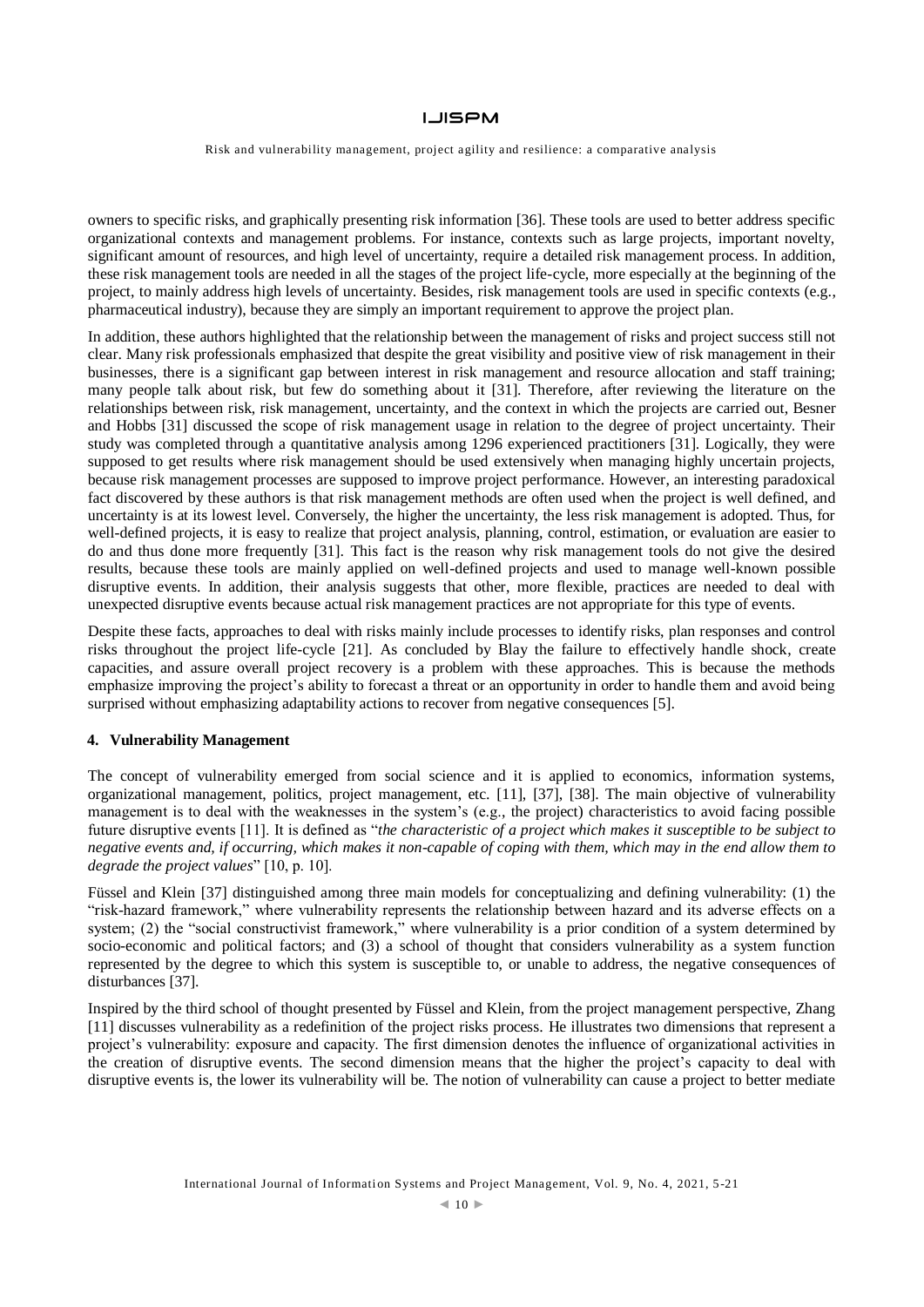Risk and vulnerability management, project agility and resilience: a comparative analysis

disruptive events. In fact, to improve his process ability to explain and clarify, the nested interactions and feedback between risk occurrences and project systems are eliminated [11].

Vulnerability is defined as the characteristic of a project that makes it susceptible to disruptive events [10], [11]. Therefore, the existence of vulnerabilities is independent of the presence of disruptive events. For instance, within a project, not having the right qualified human resources to work on a specific task is considered a vulnerability. This vulnerability may (or may not) lead to poor-quality work. Therefore, a disruptive event ("poor-quality work") can be caused by a vulnerability ("not having a qualified person"), but a vulnerability does not necessarily lead to a disruptive event. In other words, the lower the vulnerability, the less likely it is that disruptive events will occur during the project life-cycle. Conversely, the higher the vulnerability, the more exposed the project is to disruptive events that may lead to its failure [11], [39].

Vidal and Marle [10] reviewed the literature on the concept of vulnerability in many scientific domains and proposed a project vulnerability management process composed of four steps (which are very similar to the phases of the project risk management presented in the previous section): the identification of project vulnerabilities, their analysis, the preparation of response plans to tackle them, and the processes of monitoring and controlling them [10]. Vidal and Marle's perspective on vulnerabilities complements Zhang's approach. This concept and the approach to manage it still require additional research and more clarifications.

## **5. Project Agility**

The notion of agility in project management evolved from the Agile Manifesto for software development issued in 2001, which focused on lightweight methods to develop software applications [40]. The Agile principles include processes that emphasize being closer to the client, the iterative approach to better deal with disruptive events, daily meetings between team members to keep everyone updated on the status of the project, etc. [41]. Following the 2001 manifesto, the term Agile was adopted in many publications on project management [42], [43]. However, research on this concept is still mostly related to the software development sector [44], [45]. As concluded by Bianchi et al. (2020), an agile methodology is more adequate, and can prevent deviations, when requirements and needs are little known or unstable, especially in fast-changing contexts (mainly in the information technology field) [46].

Nevertheless, Conforto et al. [12], after a systematic literature review on the concept of agility in project management, pointed the fact that the project management literature has conflicting, incomplete, and ambiguous definitions of agility [12]. Therefore, Conforto et al.'s goal was to clearly define the concept of agility in project management. To achieve this objective, they surveyed 171 projects and, as a result, defined this concept in project management as "*the project team's ability to quickly change the project plan as a response to customer or stakeholders needs, market or technology demands in order to achieve better project and product performance in an innovative and dynamic project environment*" [12, p. 667].

Several points emerge from this definition. First, agility is defined as an ability (a quality or a skill). Second, the project team is the main entity, and the project plan is the primary element that needs to be modified or adapted. Finally, agility requires a transformation in response to the customers or stakeholders' needs or market and technology demands, which is not necessarily events that will deviate the project from its main objectives (disruptive events).

Werder and Maedche [45] argued that agility relies on two concepts: flexibility and leanness. Flexibility is defined as the capacity to initiate and to respond quickly to change (not necessarily a disruptive event). Leanness, on the other hand, aims to provide additional value based on the outcome of responding to a change [45]. Like Conforto et al. [12], these authors emphasize the importance of customers, users and stakeholders, which are, in many cases, the sources of changes. Therefore, agility is also about taking advantage of a change, embracing it, and learning from it to increase customer satisfaction. In fact, as mentioned by Morgan and Conboy, customers are always involved in the development process using agile methodologies. While the client is an important aspect of the agile process, it is possible to expand this technique to include different stakeholders [47].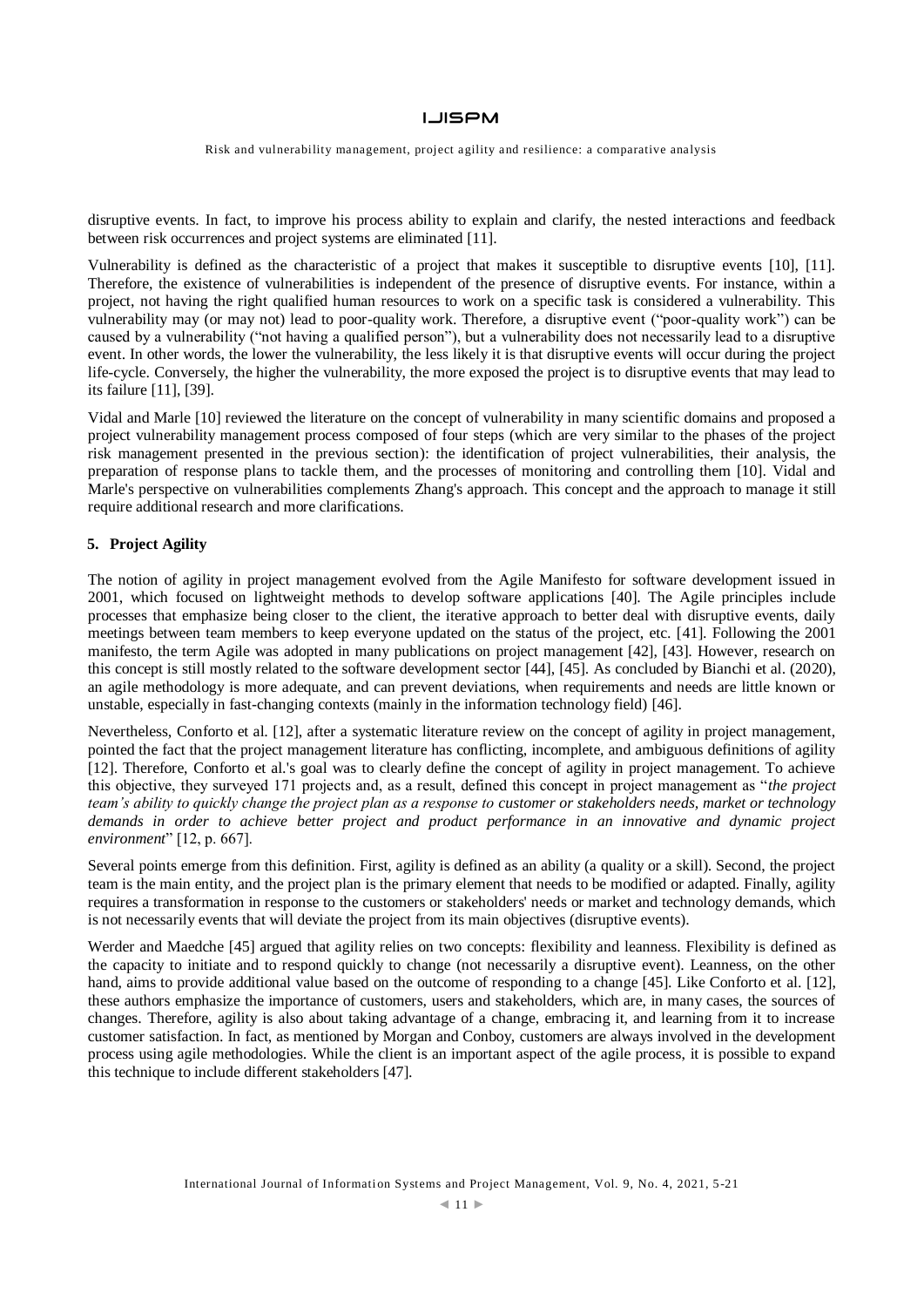Risk and vulnerability management, project agility and resilience: a comparative analysis

As noticed by the definitions of the agility's concept, agility is less about proactivity (actions before the occurrence of a disruptive event) and more about reactivity (actions during or after the occurrence of a disruptive event) [48], [49]. It focuses on rapid response to change, mainly customers and stakeholders needs and demands. In relation to risk management, agile approaches manage possible future disruptive events that might be caused by the customers and stakeholders needs and demands in an implicit way (embedded in the way of perceiving and dealing with disruptive events). As mentioned by Nelson et al. [50] important steps of risk management are neglected in agile approaches such as defining guidelines and procedures, mitigation plans, risk repositories for tracking risks, etc. This shows the lack of proactive actions within the agile approaches [50].

Also, based on a study conducted by Tam et al. [51], these authors concluded to the fact that project success in agile projects strongly depends on the customer's collaboration and involvement. In addition, building the team capabilities through proper training and the development of teams composed of highly motivated individuals can also lead to successful projects from a time, cost and customer satisfaction perspective [51]. However, despite the importance of this study, emphasizing the type of change and its level of disruption needs to be analysed. Thus, additional items are needed to measure the ability of a project team to respond to change.

Therefore, from a project management perspective, focusing only on agility can, to a certain extent, make a project vulnerable [45], [52], because it does exist other events, outside the scope of customers and stakeholders' needs and market and technology demands that may disrupt a project. Therefore, it would be interesting to explore new avenues that focus on dealing with disruptive events and building a project's capacity to manage events that may cause a deviation from its main objectives. These avenues describe this study's objective of making projects more resilient.

#### **6. Resilience in project management**

The concept of resilience has existed for decades and applied in many disciplines. Consequently, its definition varies depending on the entity involved (an organization, a project, etc.); even when the focus is on a specific entity, definitions of resilience can vary substantially [53].

Resilience is mainly related to the system's capacity to maintain its functions and controls and the relationships between its various entities [54], [55] when faced with disruptive events.

It refers to a capacity for change and reorganization helping the system to return to its balance only gradually and, under certain conditions, will completely overhaul its structure and functions [56]. Resilience includes actions to anticipate, resist, absorb, respond to, adapt to, and recover from a disturbance. In fact, as highlighted by Carlson et al. [53], the system is initially in equilibrium. Therefore, anticipation, resistance and absorption actions are executed before the occurrence of an event that may disrupt this equilibrium. Alternatively, after the occurrence of a disruptive event, actions to respond, adapt and recover are undertaken. As a result, the resilience of the system "*determines both the amount by which the activity/well-being declines and the amount of time required to return to the pre-event equilibrium (or some other new equilibrium)*" [53, p. 18].

According to these aspects of resilience, recovery from disruptive events includes a set of activities or programs to effectively return to an acceptable state. This is debated in the literature, as some authors consider recovery to be a natural consequence of successful adaptation, which means that recovery and resilience are separate concepts. For instance, Stephenson [57] argues that organizational resilience has a direct impact on the pace and success of recovery from a crisis or disaster [57]. This perspective (recovery as a consequence of resilience) is also adopted in the work of Blay [5], who viewed recovery as a positive impact of resilience. She defined it as "*the improvement to the same or new set of objectives to ensure a successful completion of project endeavours*" [5, p. 218].

From a project management perspective, the concept of resilience is still novel and largely ignored [6]. It is new because, based on our research, there is no common understanding on the main elements that compose the concept of project resilience given the fact that any new field of research leads to a variety of definitions, methods, tools and processes [58]. To illustrate this fact, sometimes resilience is referred to as an ability, a capacity, or a capability to "restore capacity", to "evolve", to "maintain purpose and integrity", to "notice, interpret, contain", to "overcome", to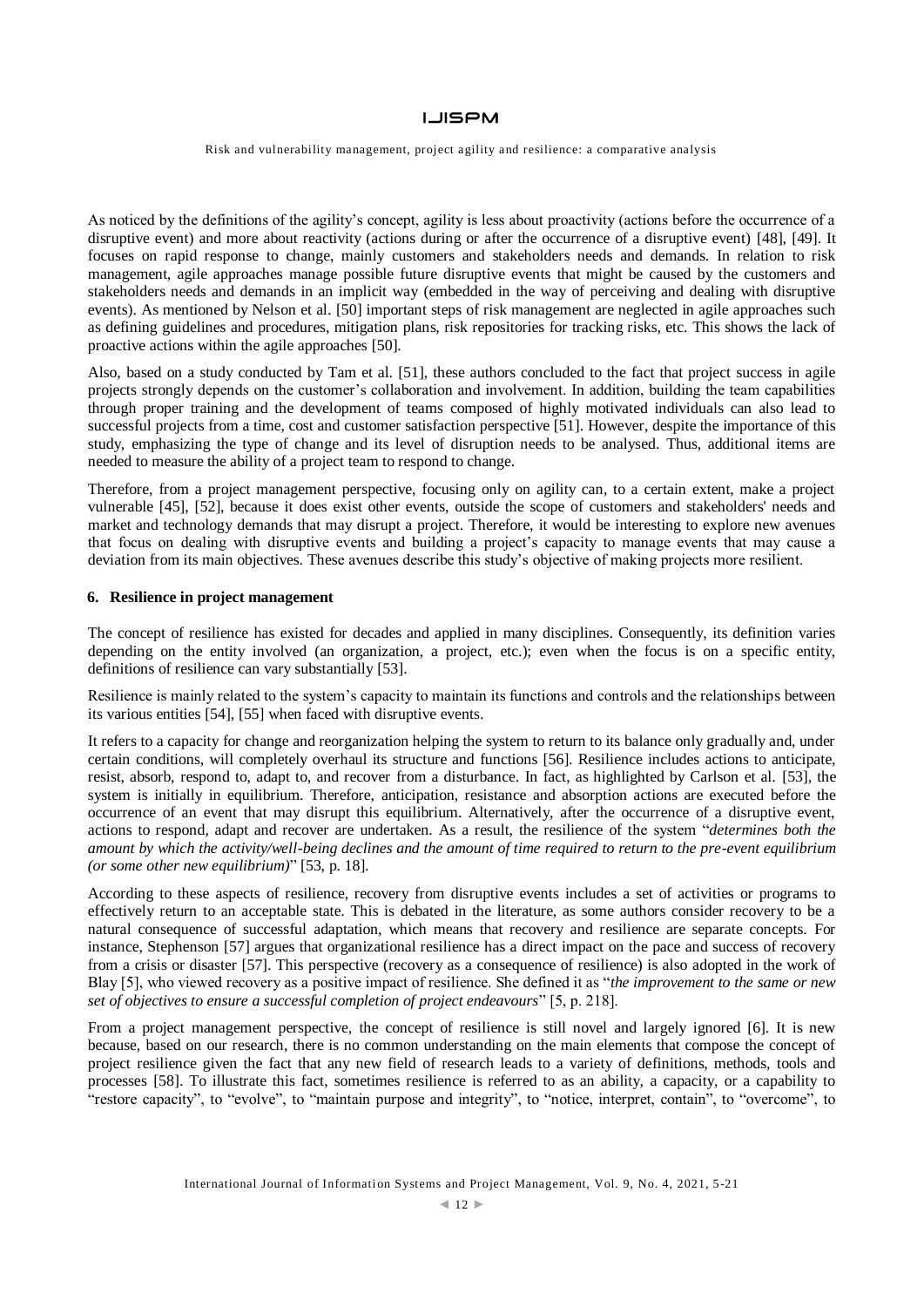Risk and vulnerability management, project agility and resilience: a comparative analysis

"cope", or to "reduce the impact". All these terms can be defined in many ways based on the project's context and characteristics. Also, the type of event that resilience is trying to deal with needs to be well defined. For example, some authors refer to resilience as the ability to deal with changes, others to emerging risks, to shocks, to unexpected events, or to uncertainties. Therefore, a rigorous conceptualization is needed. The shortage of resilience studies in project management is a powerful sign of the novelty of this concept. It is also to mention that Thomé et al. [7] found that scholars should pay more attention to the absence of coverage of the idea of resilience in the project management literature.

These statements among others encouraged academics to highlight resilience in project management. Naderpajouh et al. [59] proposed a conceptual framework that serves as a theoretical guide for additional research on the concept of resilience in project studies. From their perspective, resilience is defined as the analysis of how systems at various levels (individual, team, organization, project, industry, and society) function under a variety of circumstances, including disruptive events [59].

Varajão et al. [60] in their theoretical and practical study, emphasized the project team resilience. Thus, building a team composed of committed individuals that embrace conflicts and focus on results is key to face disruptive events. In addition, having an accountable leadership that formalize trust and solidarity through the right development of skills and the right acknowledgement of good behavior, improve work conditions and incite project teams to efficiently recover from disruptions [60].

Rahi [6] advanced the conceptualization on the concept of project resilience. After reviewing the literature on the resilience's concept from many perspectives and in many fields, he proposed a conceptual definition and framework of project resilience. Two dimensions of project resilience were exposed: awareness and adaptive capacity. Awareness is related to the capacity of the project to explore its surroundings in order to close the gap between available and required resources. Alternatively, adaptive capacity is related to the capacity of the project to transform its structure in order to successfully recover from disruptive events [6], [13]. However, Rahi [6] concludes that what is provided is one of many viable approaches to describe project resilience, as with any new research concept. As a result, this is regarded as a clear constraint. Thus, additional research and academic investigations are needed to reinforce any tentative of conceptualization on the new concept of project resilience [6].

#### **7. Comparative Analysis and Discussion**

This section offers a critical analysis of the literature on risk management, vulnerability management, agility, and resilience to develop a conceptual framework among these concepts. It does so by reviewing the terminology and perspectives, and by highlighting the similarities and differences within the project management context. The analysis in this section will be conducted by thoroughly explaining Figure 2. This explanation will be supported by a case from the implementation of an IT application. An IT implementation project goes mainly through the following phases; launch, discovery (where the requirements and data are collected to better configure the application based on the client needs), configuration, tests, go live, support. The project team for this type of project is mainly composed of the project manager, the implementation consultants, and subject matter experts from both; the company side and the client side. The most important phase is the "go-live", where the client will stop using its legacy system and start using the newly configured application. Therefore, not respecting the go-live date (which is fixed at the end of the discovery phase) may engender additional costs and many internal and external frustrations.

The first concept is risk management. Despite the fact that risk management practices is less implemented and used in industry [33], [36], these practices work well in low uncertain environments where the project is well defined and disruptive events can be easily (to a certain extent) identified (known events), assessed, and analyzed [31]. Thus, as shown in Figure 2, risk management is considered a proactive concept that addresses known risks, but it encounters difficulties in addressing unknown or unpredicted events [8], [32]. These risks might become disruptive events at a certain point in time during the project life-cycle. Risk management practices focus on dealing with the sources of known events without emphasizing the management of their consequences on the project's objectives when these events occur [5]. This is because the consequences of these events, if they occur, are hardly predictable in advance due to the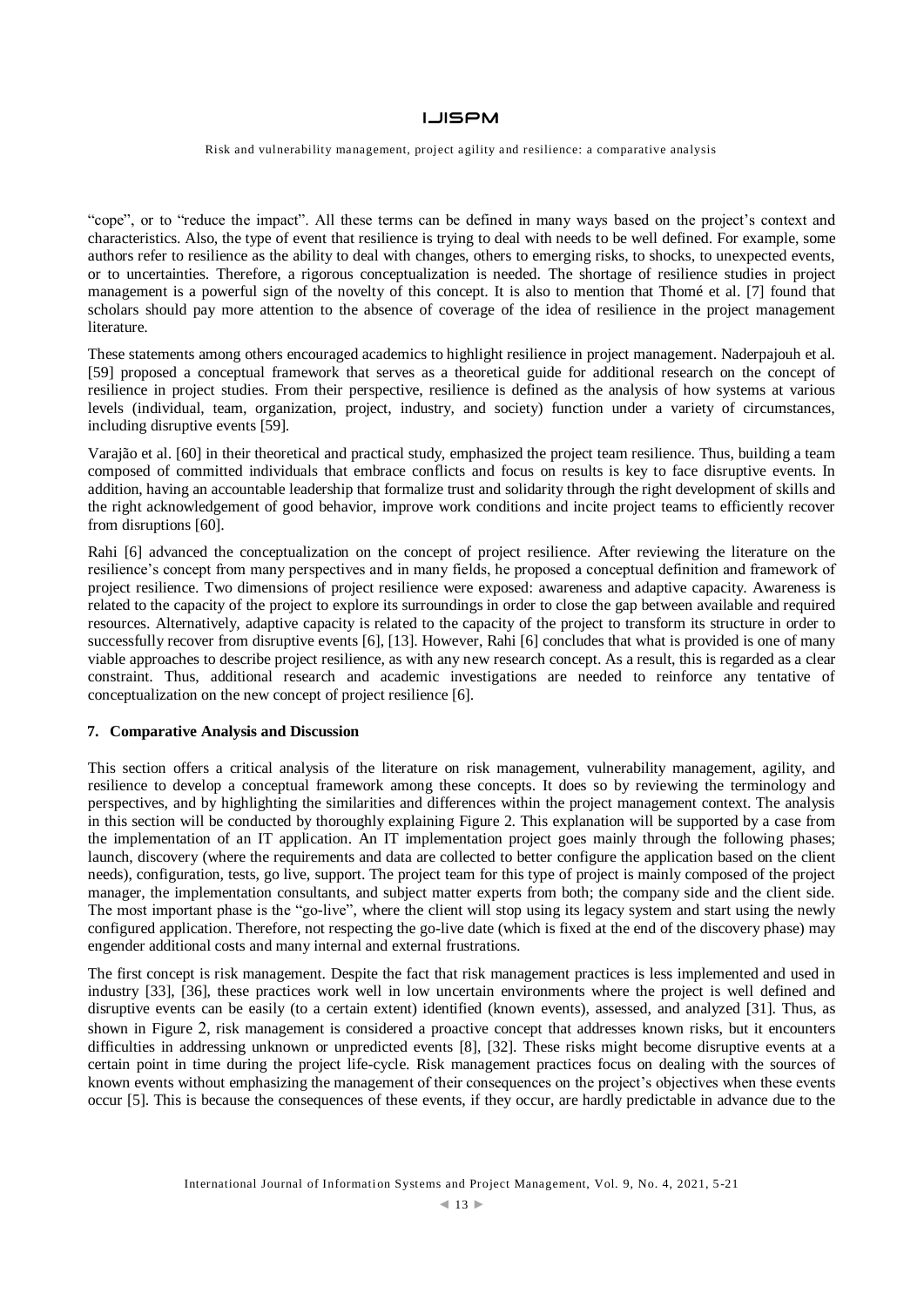Risk and vulnerability management, project agility and resilience: a comparative analysis

continuous dynamic changes on the project's conditions. Also, it is hard with actual risk management practices to identify *all* threats that may cause negative impact to the project. Therefore, more flexible practices are needed that take into consideration the characteristics of a disruptive event upon occurrence, and that offer actions to limit losses caused by this disruptive event as much as possible [62]. For example, in IT implementation projects, inaccurate collection of requirements at the discovery phase is considered a risk that can impact the configuration phase and lead to delays. This is a known risk that can be mitigated through rigorous follow-up with the client to get accurate information, or by informing the client that a sign-off is required at the end of the discovery phase where any changes during the next phases (configuration, testing, etc.) will engender additional costs. These actions can encourage the client to provide accurate information. However, what would be the consequences of configuring the application based on data that is not accurate? How to manage issues caused by this inaccuracy during the go-live phase where the frustration level is extremely high? That is why, complementing practices are needed to cope with this type of disruptive events.



Fig. 2 – Conceptual framework between risk management, vulnerability management, resilience and agility from a project management perspective (inspired by Mochizuki et al. [61])

Vulnerability management is also a proactive concept that focuses on identifying, analyzing, and mitigating project weaknesses instead of risks as shown in Figure 2. In fact, dealing with project's weaknesses is important, it aims to reduce (to a certain extent) (1) the probability of having specific types of disruptive events, and (2) the susceptibility of the project to the disruptive events damaging effects [61]. For instance, having a senior implementation consultant may reduce the risk of poorly collecting requirements during the discovery phase, or the risk of having a poor configured application. However, for the system to withstand the effects of an event, not only should the event be known, but its context and the project's characteristics when the event occurred need to be understood and taken into consideration [38]. Thus, it is of equal importance to develop context-specific capacities to cope and recover from disruptive events along with the capacities to identify, analyze, and mitigate project vulnerabilities. For example, a vulnerability can be the presence of a junior implementation consultant instead of a senior one for an IT implementation project that requires a senior implementation consultant. This vulnerability may lead to poor collection of requirements and/or poor quality of configuration. Thus, making the project more susceptible to disruptive events with a lack of expertise and knowledge to effectively deal with these events. Therefore, vulnerability management aims to understand this type of vulnerability (among other types) and to prepare a mitigation plan to overcome them. However, vulnerability management does not eliminate the fact of having poor collection of requirements or poor configuration that may lead, for example, to severe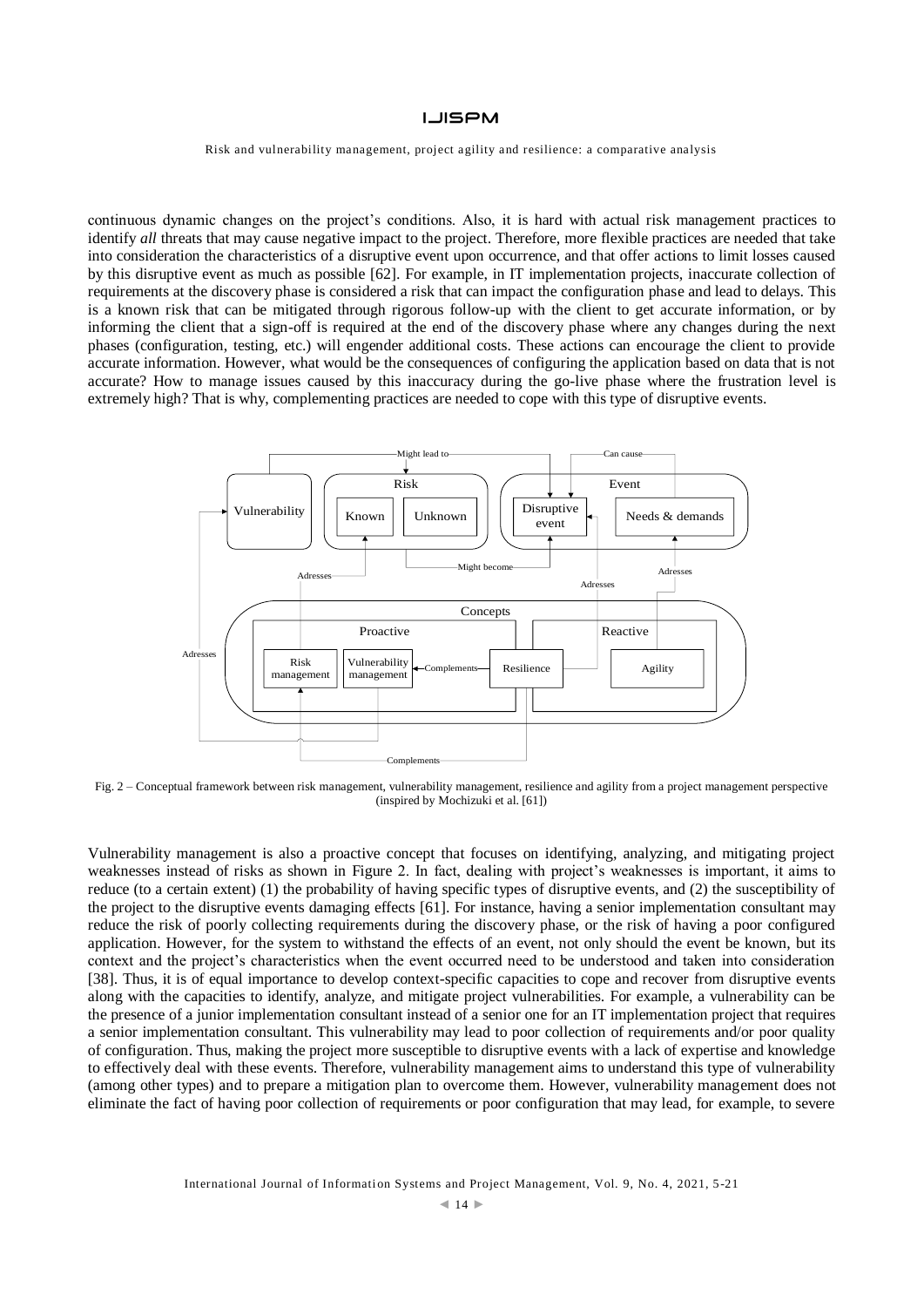Risk and vulnerability management, project agility and resilience: a comparative analysis

issues in the go-live phase. In addition, even if a senior implementation consultant is part of the project team, with enough knowledge and expertise to deal with the consequences of poor configuration or poor collection of requirements, this senior team member can be absent when an issue caused by a poor configuration occurs. So, what to do in this case? How to cope with this issue? That is why additional practices are needed to cope with this type of event upon occurrence. Therefore, resilience thinking complements vulnerability management by offering coping strategies to improve the project capacity to cope with disruptive events on occurrence.

The third concept is agility. Agility is mainly used in IT projects and offers an iterations-driven approach to better capture and address clients' needs and demands during the project life-cycle [22]. Four points aim to distinguish between agility and resilience. First, agility focus on coping with events generated from changes on needs and demands to satisfy clients and stakeholders. These changes can cause disruptive events if not handled accurately. However, agility is not oriented toward coping with disruptive events on occurrence either caused by new needs or demands, or by other factors. For example, during an IT project life-cycle, having a technical difficulty with a software application used mainly by a software developer to produce an important deliverable, is a disruptive event that falls outside the scope of new needs from customers or stakeholders, or new technology or market demands. Therefore, other capacities are needed to cope with this type of disruptive events. Second, agility tends to ignore the organizational context in which the project is carried out [44]. Alternatively, from a resilience perspective, the project is on continuous interaction with its environment. These continuous interactions play a significant role in promoting project resilience [63]. Third, agility focuses more on reactive actions and less on proactive actions [48]. It focuses on changing specifically the project plan at the project level. This change is completed by the project team members [64]. Resilience, on the other hand, includes proactive and reactive capacities. It involves the ability to avoid or resist being influenced by an event as well as the ability to return to an acceptable level of performance in a reasonable amount of time after being affected by an event [49]. Resilience focuses on adapting the project as a system (not only the project plan). The adaptation could affect the project plan along with other elements like, for example, the project management information systems, the resources database, external partnerships, etc. Fourth, from a resilience perspective, the adaptation is related to the behavior of the system and its relationship with its environment. Therefore, it could be completed at the project's and/or the organization's level to contribute to the resilience of the project. Scaling agility framework does exist to promote agility at the organization level, but these frameworks are still facing many challenges to improve the relationship between the organization and the project, and to contribute in making the project more agile [65]. In fact, these frameworks aim to learn from the application of agility at the project level and adopt this knowledge at the organization level. In addition, these frameworks still require testing and validation to verify their applicability at the organization level [44]. As an example of agility, in an IT implementation project, agility offers strategies to keep the client and stakeholders involved through continuous meetings to quickly adapt to needs and demands. This adaptation can be achieved by updating the discovery document (a document issued at the end of the discovery phase), by advising the concerned implementation consultants, who in turn, adjust the configuration in consequence. However, what strategies are offered by the agility concept to deal with a technical dysfunction on the configured application when submitting your first official request through the application at the go-live phase? How to adapt to this kind of disruptive event? Therefore, additional practices and strategies are needed to cope with this type of event and to ensure as much as possible a successful delivery of the project's objectives.

The concept of resilience complements risk management and vulnerability management by (1) imbricating functional attributes relevant to practices aiming to deliver a system service when the system is in an acceptable state, and (2) by introducing a shift in the system to a desirable state when faced with disruptive events. In the second case, it is of equal importance to manage the system to benefit from the new desirable state once the shift is completed [66]. From a project management perspective, it is not only important to have the right tools to deal with risks (at the event level), with vulnerabilities (at the system level), or to deal with changes from the customers or stakeholders needs and requirements (at the stakeholders, clients and team members level). It is of equal importance to work on the project behaviour and to have the toolkit to think, act, and manage the consequences efficiently of disruptive events [67]. This behavioural work is important because it allows projects to adapt through a series of activities and actions when faced with disruptive events. Resilience helps reflect on the actions of the project and on the successful use of resources until adverse incidents are experienced. In other words, resilience is concerned with the development and realignment of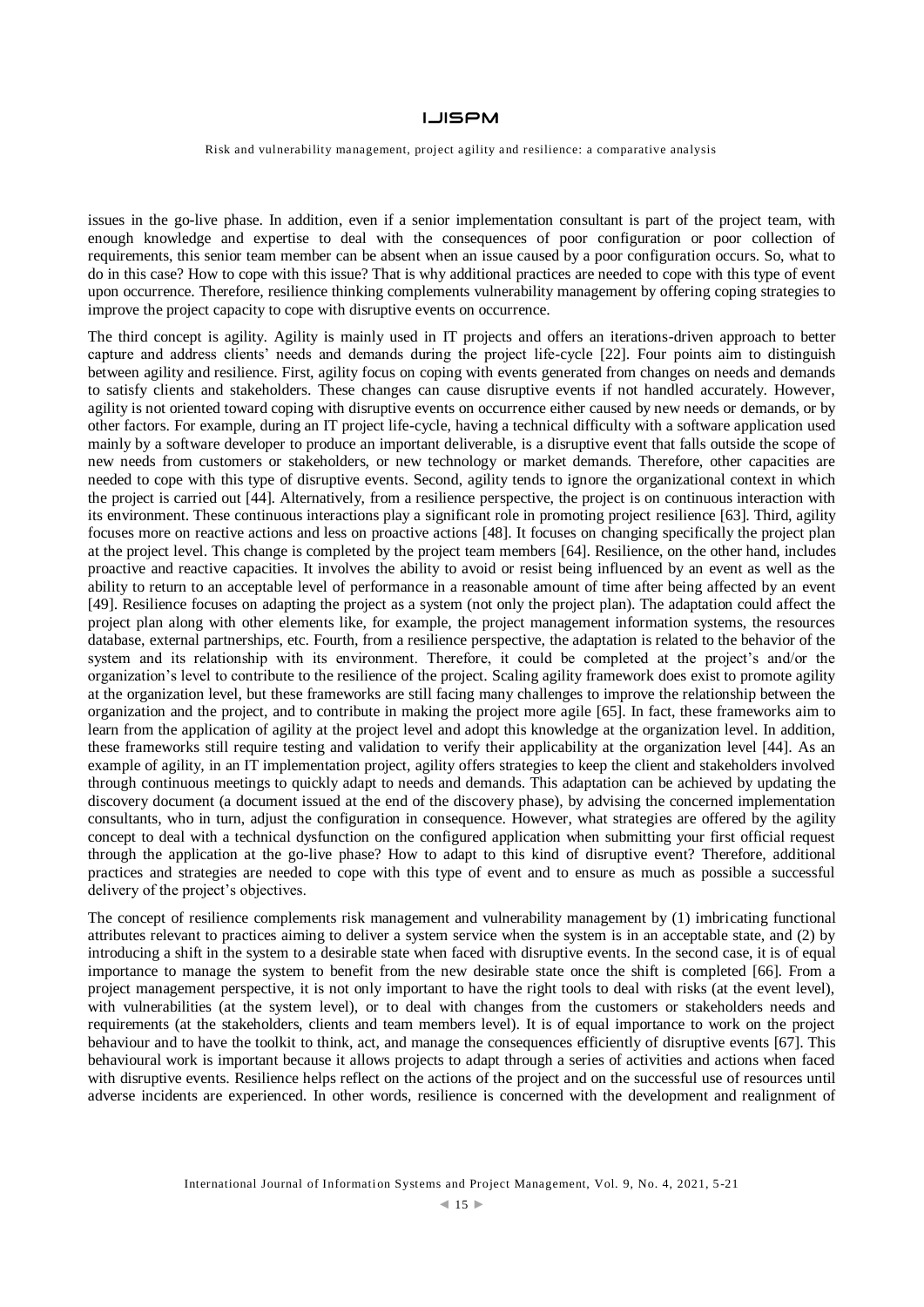Risk and vulnerability management, project agility and resilience: a comparative analysis

systems, strategies, organizational structure, etc., to face all sorts of disruptive events. It offers insights into which elements contribute primarily to maintaining an appropriate level of performance for the project at a specific point in time (the time once the project is faced with a disruptive event). The definition of project resilience neither removes the need for risk management, vulnerability management or project agility nor disputes their importance. Instead, these perspectives contribute to project resilience, among other factors. Table 2 summarizes these objectives and limitations of the four concepts presented in this paper.

| Type of<br>method                             | <b>Proactive</b><br>or reactive<br>strategy | Deal with                                                                                     | <b>Objective</b>                                                                                                                                                   | <b>Limitations</b>                                                                                                                                                                      |  |  |
|-----------------------------------------------|---------------------------------------------|-----------------------------------------------------------------------------------------------|--------------------------------------------------------------------------------------------------------------------------------------------------------------------|-----------------------------------------------------------------------------------------------------------------------------------------------------------------------------------------|--|--|
| Management<br>of risks                        | Proactive                                   | Threat and<br>opportunities                                                                   | Identify and<br>analyze risks,<br>prepare mitigation<br>plans, and control<br>risks during the<br>project life-cycle.                                              | Limited due to uncertainties, ambiguities and interdependencies between the<br>project's elements [8], [16], [67].                                                                      |  |  |
|                                               |                                             |                                                                                               |                                                                                                                                                                    | Focus on risk sources rather than their consequences [62].                                                                                                                              |  |  |
|                                               |                                             |                                                                                               |                                                                                                                                                                    | Not oriented toward empowering a project's capacity to deal with disruptive<br>events [5], [68].                                                                                        |  |  |
| Management<br>of projects'<br>vulnerabilities | Proactive                                   | Project's<br>weaknesses                                                                       | Reduce a project's<br>vulnerabilities by<br>managing<br>weaknesses. These<br>weaknesses may<br>lead to disruptive<br>events.                                       | Focus on the disruptive events' sources rather their consequences [5], [68].                                                                                                            |  |  |
|                                               |                                             |                                                                                               |                                                                                                                                                                    | Reducing vulnerabilities may reduce the occurrence of risks, but do not<br>necessarily manage them effectively if they occur [4], [62].                                                 |  |  |
|                                               |                                             |                                                                                               |                                                                                                                                                                    | Not oriented toward empowering a project's capacity to deal with disruptive<br>events [5], [69].                                                                                        |  |  |
| Project agility                               | Reactive                                    | <b>New</b><br>customer or<br>stakeholders'<br>needs, or<br>technology<br>or market<br>demands | Develop a<br>project's capacity<br>to change the<br>project plan in<br>response to<br>customers' or<br>stakeholders'<br>needs, market or<br>technology<br>demands. | Does not necessarily focus on disruptive events; emphasizes the importance<br>of customers and stakeholders. Focusing only on agility may make a project<br>more vulnerable [38], [44]. |  |  |
|                                               |                                             |                                                                                               |                                                                                                                                                                    | Agility as a concept is still new; focuses mainly on the individual project,<br>mainly in IT, and ignores the organizational context in which the project is<br>carried out [37].       |  |  |
| Project<br>resilience                         | Proactive<br>and<br>reactive                | Disruptive<br>events                                                                          | Foster a project's<br>capacity to deal<br>with disruptive<br>events.                                                                                               | Resilience is still a new concept in project management that requires a clear<br>conceptualization [67], [70].                                                                          |  |  |
|                                               |                                             |                                                                                               |                                                                                                                                                                    | Lack of empirical studies of this concept [7]                                                                                                                                           |  |  |
|                                               |                                             |                                                                                               |                                                                                                                                                                    | Lack of indicators to assess resilience in project management [4], [5].                                                                                                                 |  |  |
|                                               |                                             |                                                                                               |                                                                                                                                                                    | Studies of resilience in project management are mainly within the<br>construction field (e.g., Blay [5]; Geambasu [4]).                                                                 |  |  |

Table 2: Concepts to deal with risks/disruptions, their objectives and limitations

#### **8. Conclusion**

This paper has provided a conceptual framework after reviewing the literature on risk and vulnerability management, project agility and resilience. It has applied the concepts specifically to implementation of IT projects.

As identified in the analysis, risk management is considered a proactive concept that addresses known risks, but it encounters difficulties in addressing unknown or unpredicted events. As stated, more flexible practices are needed that take into consideration the characteristics of a disruptive event upon occurrence, and that offer action to limit losses caused by this disruptive event as much as possible. Vulnerability management is also a proactive concept that focuses on identifying, analysing, and mitigating project weaknesses instead of risks. Resilience thinking complement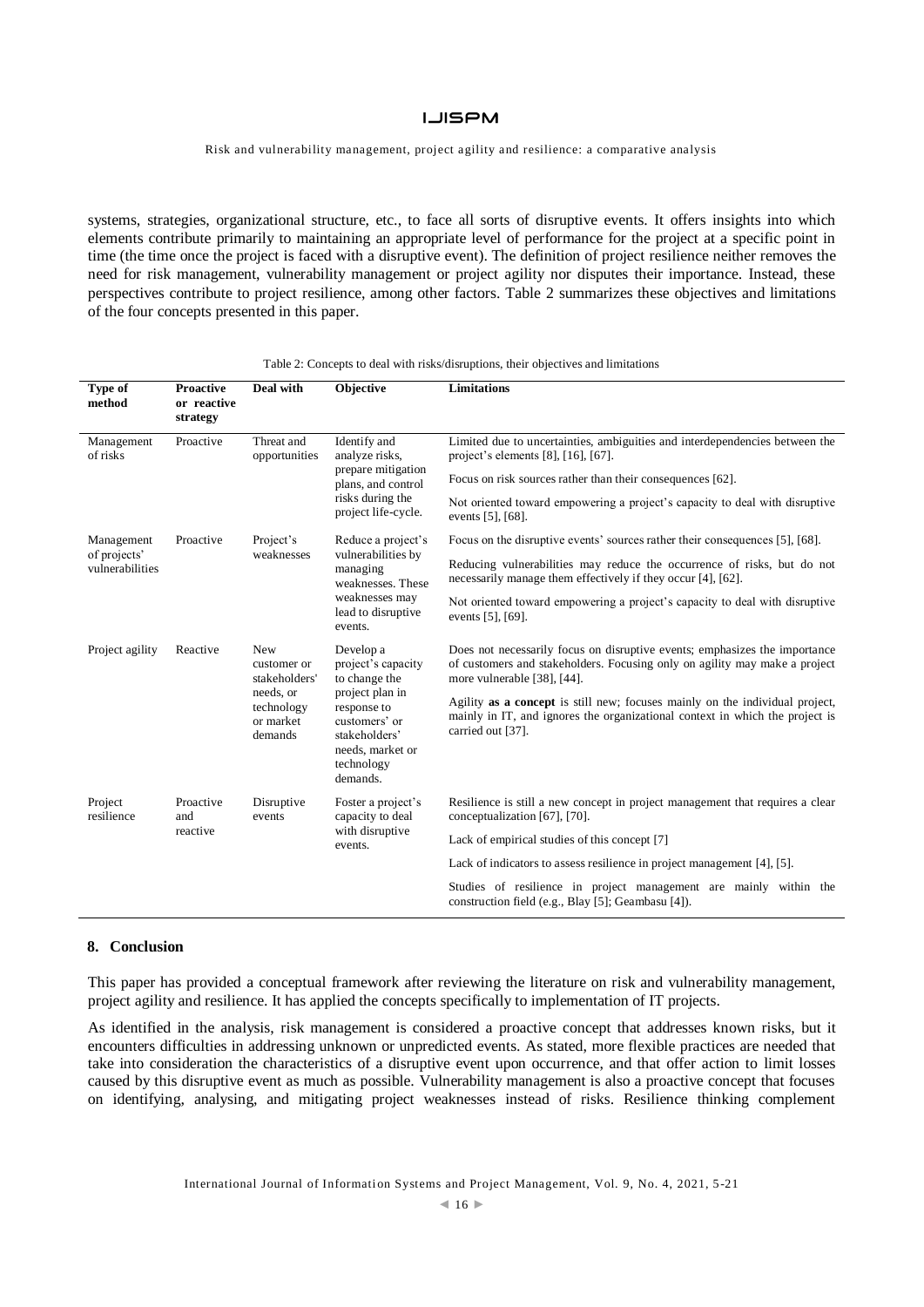Risk and vulnerability management, project agility and resilience: a comparative analysis

vulnerability management by offering coping strategies to improve the project capacity to cope with disruptive events on occurrence. From a project management perspective, it is not only important to have the right tools to deal with risks, with vulnerabilities, or to deal with changes from the customers or stakeholders needs and requirements. It is equally important to work on the project behaviour and to have the toolkit to think, act, and manage the consequences efficiently of disruptive events. This behavioural work is important because it allows projects to adapt through a series of activities and actions when faced with disruptive events. Resilience is concerned with the development and realignment of systems, strategies, organizational structure, etc., to face all sorts of disruptive events. It provides insights into which elements primarily contribute to sustaining an appropriate project at a particular point in time (the time once the project is faced with a disruptive event). The concept of project resilience neither eliminates the need nor denies the relevance of risk management, vulnerability management or project agility. Instead, these perspectives contribute to project resilience, among other factors.

The above-mentioned factors and issues identified through this work offer pointers for further empirical research which may also be analysed with respect to other project environments including health, education, construction, etc.

#### **References**

[1] D. I. Cleland and H. Kerzner, "A project management dictionary of terms," New York: Van Nostrand Reinhold, 1985.

[2] B. Hanisch and A. Wald, "Effects of complexity on the success of temporary organizations: Relationship quality and transparency as substitutes for formal coordination mechanisms," *Scandinavian Journal of Management*, vol. 30, no. 2, pp. 197–213, 2014.

[3] M. Janoqicz-Panjaitan, B. Cambre, and P. Kenis, "Introduction: Temporary Organizations – A Challenge and Opportunity for our Thinking About Organizations," in *Temporary Organizations*, Cheltenham, UK: Edward Elgar Publishing, 2009, pp. 121–141.

[4] G. Geambasu, "Expect the Unexpected: An Exploratory Study on the Conditions and Factors Driving the Resilience of Infrastructure Projects," Ph.D., École Polytechnique Fédérale de Lausanne, Switzerland, Lausanne, 2011.

[5] K. B. Blay, "Resilience in projects: definition, dimensions, antecedents and consequences," Ph.D., Loughborough University, United Kingdom, Loughborough, 2017.

[6] K. Rahi, "Project resilience: a conceptual framework," *International Journal of Information Systems and Project Management*, vol. 7, no. 1, pp. 69–83, 2019.

[7] A. M. T. Thomé, L. F. Scavarda, A. Scavarda, and F. E. S. de S. Thomé, "Similarities and contrasts of complexity, uncertainty, risks, and resilience in supply chains and temporary multi-organization projects," *International Journal of Project Management*, vol. 34, no. 7, pp. 1328–1346, 2016.

[8] H. Thamhain, "Managing Risks in Complex Projects," *Project Management Journal*, vol. 44, no. 2, pp. 20–35, 2013.

[9] A. Ahmed, B. Kayis, and S. Amornsawadwatana, "A review of techniques for risk management in projects," *Benchmarking: An International Journal*, vol. 14, no. 1, pp. 22–36, 2007.

[10] L. Vidal and F. Marle, "A systems thinking approach for project vulnerability management," *Kybernetes*, vol. 41, no. 1/2, pp. 206–228, 2012

[11] H. Zhang, "A redefinition of the project risk process: Using vulnerability to open up the event-consequence link," *International Journal of Project Management*, vol. 25, no. 7, pp. 694–701, 2007.

[12] E. C. Conforto, D. C. Amaral, S. L. da Silva, A. Di Felippo, and D. S. L. Kamikawachi, "The agility construct on project management theory," *International Journal of Project Management*, vol. 34, no. 4, pp. 660–674, 2016.

[13] K. Rahi, M. Bourgault, and B. Robert, "Benchmarking Project Resilience," *Journal of Modern Project Management*, vol. 7, no. 1, p. 7–21, 2019.

[14] S. A. Lynham, "The General Method of Theory-Building Research in Applied Disciplines," *Advances in Developing Human Resources*, vol. 4, no. 3, pp. 221–241, 2002.

[15] J. Meredith, "Theory Building through Conceptual Methods," *International Journal of Operations & Production Management*, vol. 13, no. 5, pp. 3–11, 1993.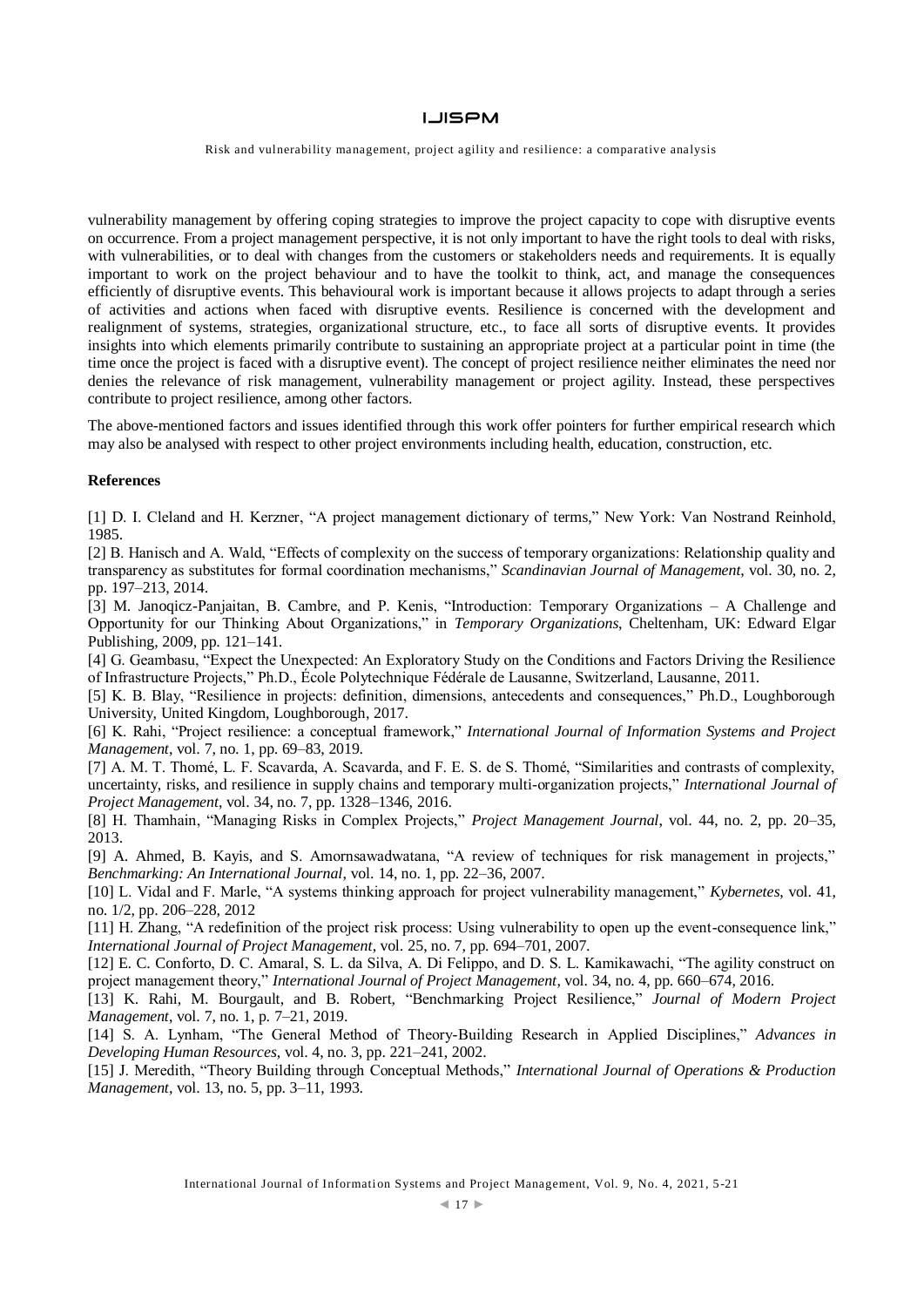Risk and vulnerability management, project agility and resilience: a comparative analysis

[16] K. M. Eisenhardt and M. E. Graebner, "Theory Building From Cases: Opportunities And Challenges," *Academy of Management Journal*, vol. 50, no. 1, pp. 25–32, 2007.

[17] A. O. de Carvalho, I. Ribeiro, C. B. S. Cirani, and R. F. Cintra, "Organizational resilience: a comparative study between innovative and non-innovative companies based on the financial performance analysis," *International Journal of Innovation*, vol. 4, no. 1, pp. 58–69, 2016.

[18] B. A. Jones, "Benchmarking organizational resilience: A cross-sectional comparative research study," Ph.D., New Jersey City University, United States, New Jersey, 2015.

[19] S. Patel and K. Mehta, "Systems, Design, and Entrepreneurial Thinking: Comparative Frameworks," *Systemic Practice and Action Research*, vol. 30, no. 5, pp. 515–533, 2017.

[20] K. Burnard and R. Bhamra, "Organisational resilience: development of a conceptual framework for organisational responses," *International Journal of Production Research*, vol. 49, no. 18, pp. 5581–5599, 2011.

[21] Project Management Institute, 6th Ed., A Guide to the Project Management Body of Knowledge, 6th ed. *Newtown Square, PA: PMI*, 2017.

[22] M. Tomanek and J. Juricek, "Project Risk Management Model Based on PRINCE2 and Scrum Frameworks," *International Journal of Software Engineering & Applications*, vol. 6, no. 1, pp. 81–88, 2015.

[23] S. Ward and C. Chapman, "Transforming project risk management into project uncertainty management," *International Journal of Project Management*, vol. 21, no. 2, pp. 97–105, 2003.

[24] C. Chapman and S. Ward, *Managing Project Risk and Uncertainty: A Constructively Simple Approach to Decision Making*. John Wiley & Sons, 2007.

[25] D. Baccarini, "The concept of project complexity - a review," *International Journal of Project Management*, vol. 14, no. 4, pp. 201–204, 1996.

[26] A. Huchzermeier and C. H. Loch, "Project Management Under Risk: Using the Real Options Approach to Evaluate Flexibility in R… D," *Management Science*, vol. 47, no. 1, pp. 85–101, 2001.

[27] R. A. Williams and K. M. Thompson, "Integrated Analysis: Combining Risk and Economic Assessments While Preserving the Separation of Powers," *Risk Analysis*, vol. 24, no. 6, pp. 1613–1623, 2004.

[28] H. Zhang, "Two schools of risk analysis: A review of past research on project risk," *Project Management Journal*, vol. 42, no. 4, pp. 5–18, 2011.

[29] E. Kutsch and M. Hall, "Intervening conditions on the management of project risk: Dealing with uncertainty in information technology projects," *International Journal of Project Management*, vol. 23, no. 8, pp. 591–599, 2005.

[30] O. Renn, "The role of risk perception for risk management," *Reliability Engineering & System Safety*, vol. 59, no. 1, pp. 49–62, 1998.

[31] C. Besner and B. Hobbs, "The paradox of risk management; a project management practice perspective," *International Journal of Managing Projects in Business*, vol. 5, no. 2, pp. 230–247, 2012.

[32] K. De Bakker, A. Boonstra, and H. Wortmann, "Does risk management contribute to IT project success? A metaanalysis of empirical evidence," *International Journal of Project Management*, vol. 28, no. 5, pp. 493–503, 2010.

[33] H. Sanchez, B. Robert, M. Bourgault, and R. Pellerin, "Risk management applied to projects, programs, and portfolios," *International Journal of Managing Projects in Business*, vol. 2, no. 1, pp. 14–35, 2009.

[34] E. Kutsch, T. R. Browning, and M. Hall, "Bridging the Risk Gap: The Failure of Risk Management in Information Systems Projects," *Research-Technology Management*, vol. 57, no. 2, pp. 26–32, 2014.

[35] H. Taylor, "Risk management and problem resolution strategies for IT projects: prescription and practice," *Project Management Quarterly*, vol. 37, no. 5, p. 49, 2006.

[36] C. Besner and B. Hobbs, "An Empirical Identification of Project Management Toolsets and a Comparison among Project Types," *Project Management Journal*, vol. 43, no. 5, pp. 24–46, 2012.

[37] H.-M. Füssel and R. J. T. Klein, "Climate Change Vulnerability Assessments: An Evolution of Conceptual Thinking," *Climatic Change*, vol. 75, no. 3, pp. 301–329, 2006.

[38] S. McManus, "Organisational resilience in New Zealand," Ph.D., University of Canterbury, New Zealand, Christchurch, 2008.

[39] A. Aleksic, H. Puskaric, D. Tadic, and M. Stefanovic, "Project management issues: Vulnerability management assessment," *Kybernetes*, vol. 46, no. 7, pp. 1171–1188, 2017.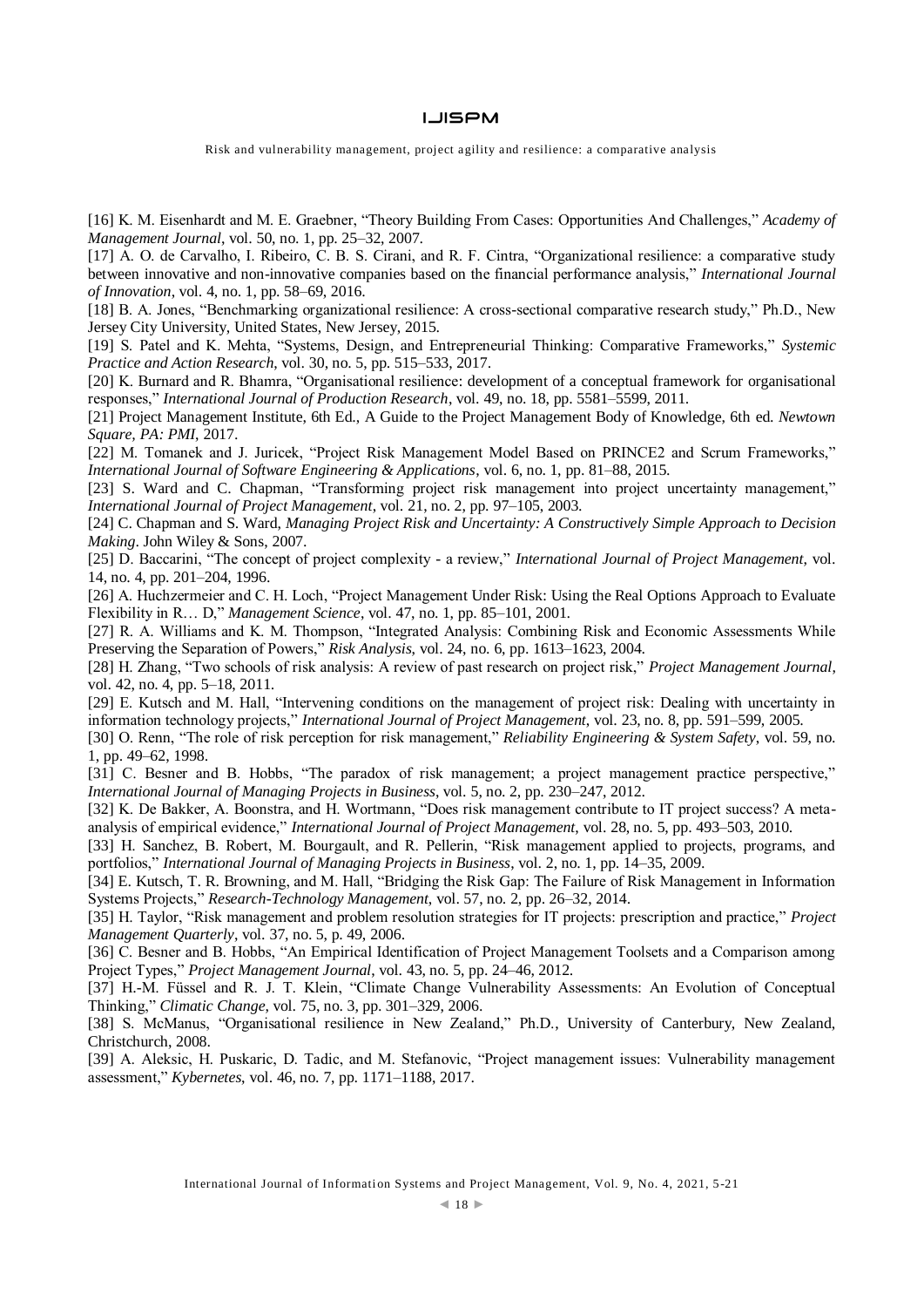Risk and vulnerability management, project agility and resilience: a comparative analysis

[40] J. Lehnen, T. S. Schmidt, and C. Herstatt, "Bringing agile project management into lead user projects," *International Journal of Product Development*, vol. 21, no. 2/3, p. 212-232, 2016.

[41] A. Cockburn and J. Highsmith, "Agile software development, the people factor," *Computer*, vol. 34, no. 11, pp. 131–133, 2001.

[42] M. Coram and S. Bohner, "The impact of agile methods on software project management," in *12th IEEE International Conference and Workshops on the Engineering of Computer-Based Systems (ECBS'05)*, 2005, pp. 363– 370.

[43] S. Lee and H.-S. Yong, "Distributed agile: project management in a global environment," *Empirical Software Engineering*, vol. 15, no. 2, pp. 204–217, 2010.

[44] B. Hobbs and Y. Petit, "Agile Methods on Large Projects in Large Organizations," *Project Management Journal*, vol. 48, no. 3, pp. 3–19, 2017.

[45] K. Werder and A. Maedche, "Explaining the emergence of team agility: a complex adaptive systems perspective," *Information Technology & People*, vol. 31, no. 3, pp. 819–844, 2018.

[46] M. Bianchi, G. Marzi, and M. Guerini, "Agile, Stage-Gate and their combination: Exploring how they relate to performance in software development," *Journal of Business Research*, vol. 110, pp. 538–553, 2020.

[47] L. Morgan and K. Conboy, "Combining open innovation and agile approaches: implications for IS project managers," ECIS 2010: 18th European Conference on Information Systems, 7 - 9 June, Pretoria, South Africa, 2010.

[48] S. Baweja and N. Venugopalan, "Agility in Project Management," *PM World Journal*, vol. IV, no. X, pp. 1–14, 2015.

[49] A. Wieland and C. M. Wallenburg, "The influence of relational competencies on supply chain resilience: a relational view," *Supply Chain*, vol. 43, no. 4, pp. 300–320, 2013.

[50] C. R. Nelson, G. Taran, and L. de Lascurain Hinojosa, "Explicit Risk Management in Agile Processes," in Agile Processes in *Software Engineering and Extreme Programming*, vol. 9, P. Abrahamsson, R. Baskerville, K. Conboy, B. Fitzgerald, L. Morgan, and X. Wang, Eds. Berlin, Heidelberg: Springer Berlin Heidelberg, pp. 190–201, 2008.

[51] C. Tam, E. J. da C. Moura, T. Oliveira, and J. Varajão, "The factors influencing the success of on-going agile software development projects," *International Journal of Project Management*, vol. 38, no. 3, pp. 165–176, 2020.

[52] S. Berglund, "Agility in Military Processes," Master in Cognitive Science, Linköpings University, Linköping, 2012.

[53] J. L. Carlson et al., "Resilience: Theory and Application," *Argonne National Laboratory* (ANL), ANL/DIS-12-1, 2012.

[54] R. Bhamra, S. Dani, and K. Burnard, "Resilience: the concept, a literature review and future directions," *International Journal of Production Research*, vol. 49, no. 18, pp. 5375–5393, 2011.

[55] S. Y. Ponomarov and M. C. Holcomb, "Understanding the concept of supply chain resilience," *The International Journal of Logistics Management*, vol. 20, no. 1, pp. 124–143, 2009.

[56] C. S. Holling, "Engineering Resilience versus Ecological Resilience," *Engineering Within Ecological Constraints*. National Academy Press. Washington DC, pp. 31–43, 1996.

[57] A. V. Stephenson, "Benchmarking the Resilience of Organisations," Ph.D., University of Canterbury, New Zealand, Christchurch, 2010.

[58] C. A. Gibson and M. Tarrant, "A 'Conceptual Models' Approach to Organisational Resilience," *The Australian Journal of Emergency Management*, vol. 25, no. 2, p. 6–12, 2010.

[59] N. Naderpajouh, J. Matinheikki, L. A. Keeys, D. P. Aldrich, and I. Linkov, "Resilience and projects: An interdisciplinary crossroad," *Project Leadership and Society*, vol. 1, p. 100001, 2020

[60] J. Varajão, G. Fernandes, A. Amaral, and A. M. Gonçalves, "Team Resilience Model: An Empirical Examination of Information Systems Projects," *Reliability Engineering & System Safety*, vol. 206, p. 107303, 2021.

[61] J. Mochizuki, A. Keating, W. Liu, S. Hochrainer-Stigler, and R. Mechler, "An overdue alignment of risk and resilience? A conceptual contribution to community resilience," *Disasters*, vol. 42, no. 2, pp. 361–391, 2018.

[62] R. Anholt, F. K. Boersma, I. Linkov, M.-V. Florin, and B. D. Trump, "IRGC resource guide on resilience (vol. 2): Domains of resilience for complex interconnected systems.," *CH: EPFL International Risk Governance Center*, Lausanne, 2018.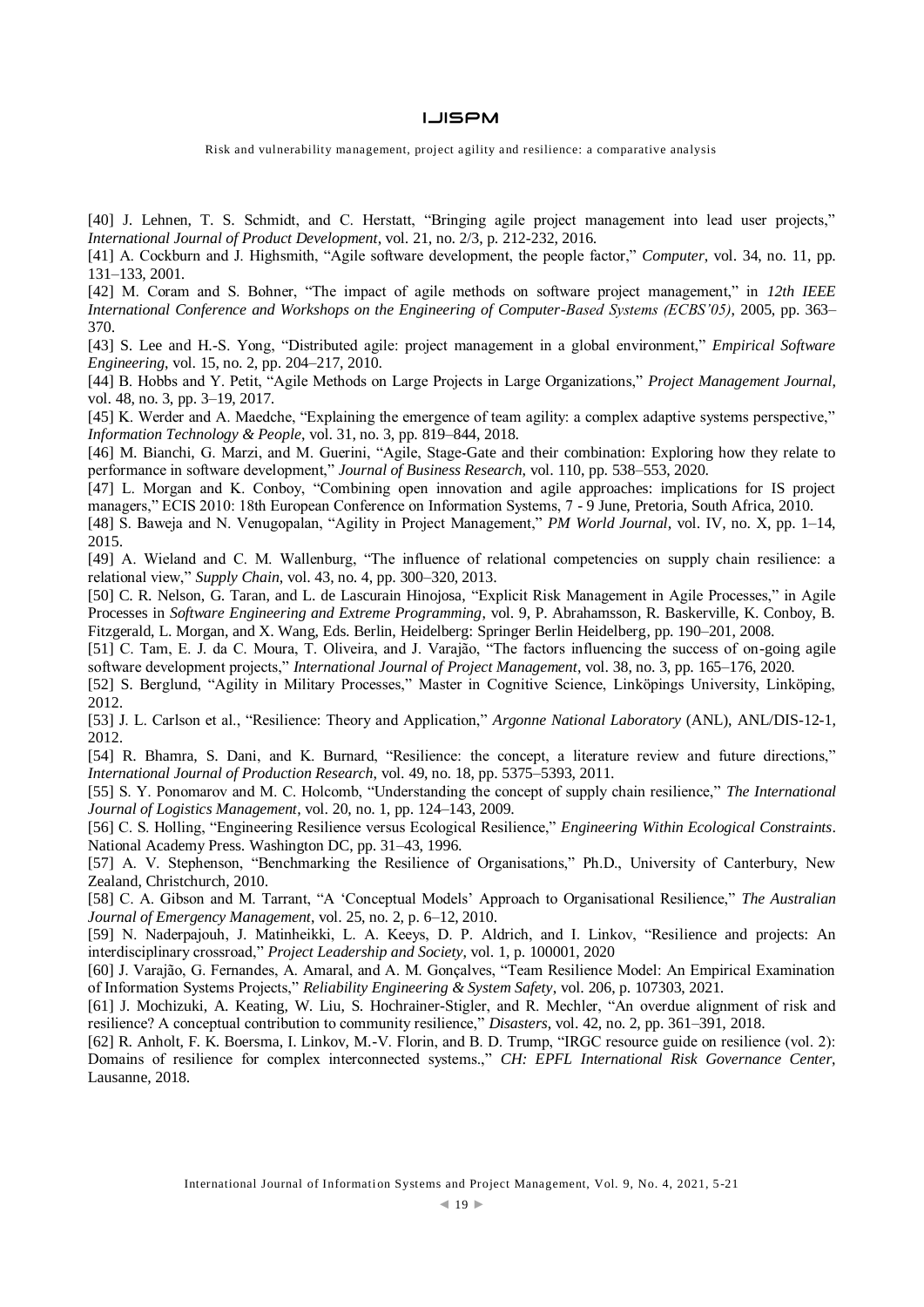Risk and vulnerability management, project agility and resilience: a comparative analysis

[63] K. Schroeder and M. Hatton, "Rethinking risk in development projects: from management to resilience," *Development in Practice*, vol. 22, no. 3, pp. 409–416, 2012.

[64] S. W. Ambler, "The Agile Scaling Model (ASM): Adapting Agile Methods for Complex Environments," *IBM*, 2009.

[65] D. Leffingwell, *Scaling software agility: best practices for large enterprises*. Upper Saddle River, NJ: Addison-Wesley, 2007.

[66] M.-V. Florin and I. Linkov, "IRGC Resource guide on resilience," *Lausanne: EPFL International Risk Governance Center (IRGC)*, 2016.

[67] L. Klein, C. Biesenthal, and E. Dehlin, "Improvisation in project management: A praxeology," *International Journal of Project Management*, vol. 33, no. 2, pp. 267–277, 2015.

[68] D. Hillson, "How to Manage the Risks You Didn't Know You Were Taking," presented at the PMI® Global Congress 2014, United States, Phoenix, AZ. Newtown Square, 2014.

[69] L. Crawford, C. Langston, and B. Bajracharya, "Participatory project management for improved disaster resilience," *International Journal of Disaster Resilience in the Built Environment*, vol. 4, no. 3, pp. 317–333, 2013.

[70] J. Zhu, "A System-of-Systems Framework for Assessment of Resilience in Complex Construction Projects," Ph.D., Florida International University, United States, Florida, 2016.

[71] N. Turner and E. Kutsch, "Project Resilience: Moving beyond traditional risk management," *PM World Journal*, vol. 4, no. 11, 2015.